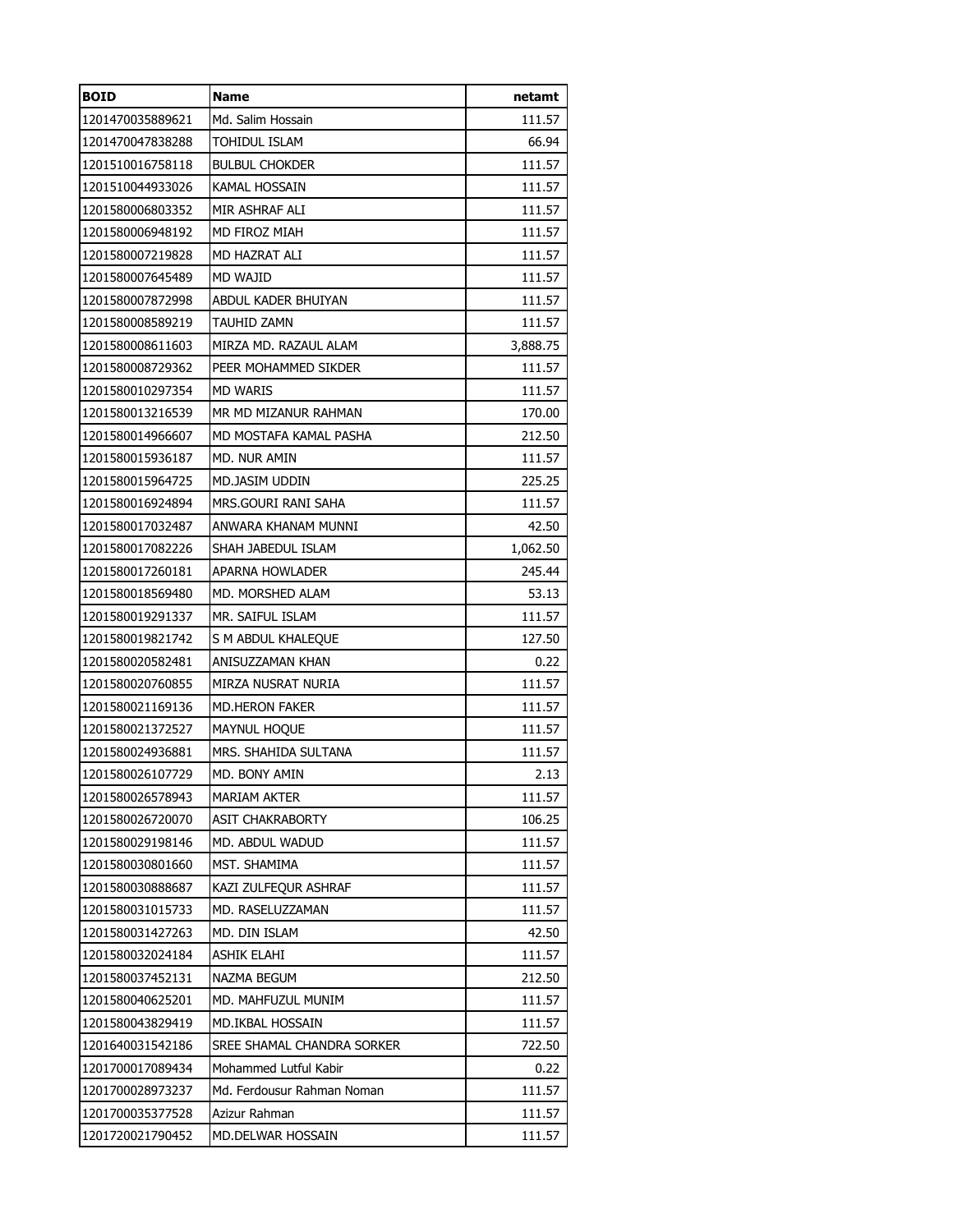| 1201730043970070 | SHAH JALAL              | 111.57 |
|------------------|-------------------------|--------|
| 1201730044008629 | SOHEL RANA              | 44.63  |
| 1201730049864384 | <b>KAMAL</b>            | 5.32   |
| 1201730052505449 | ANAMUL KHAN             | 111.57 |
| 1201730061207909 | MEJANUR RAHMAN          | 111.57 |
| 1201730061210631 | MD ALAMGIR HOWLADAR     | 111.57 |
| 1201730061214530 | Sagar Sikdar            | 111.57 |
| 1201730061221641 | RASEL MIAH              | 111.57 |
| 1201730061224380 | FORHAD HOSSAIN          | 111.57 |
| 1201730061224404 | RAJIB BEPARY            | 111.57 |
| 1201730061224503 | <b>NURE ALOM</b>        | 111.57 |
| 1201730061226082 | AL AMIN                 | 111.57 |
| 1201730061230502 | KAZI ANWER HOSSAIN      | 111.57 |
| 1201730061230553 | MD MUSTAFIZUR RAHMAN    | 111.57 |
| 1201730061230925 | AL MAHAMUD              | 111.57 |
| 1201730061235184 | NACER UDDIN             | 111.57 |
| 1201730061235216 | MOHAMMAD RONI ALI       | 111.57 |
| 1201730061236004 | MD SANOWAR HOSSAIN      | 111.57 |
| 1201730061255831 | MD HOZRAT ALI           | 111.57 |
| 1201730061255866 | MD MASUM ALI            | 111.57 |
| 1201730061256116 | MOHAMMAD AFZAL HOSSAIN  | 111.57 |
| 1201730061265812 | ARFAN ALI               | 111.57 |
| 1201730061265820 | ARFAN ALI               | 111.57 |
| 1201730061277356 | KABIR AHAMMED           | 111.57 |
| 1201730061441204 | MOHAMMAD SOHRAB HOSSAIN | 111.57 |
| 1201730062885837 | SAKHAWAT HOSSAIN        | 111.57 |
| 1201730062887670 | <b>BABUL</b>            | 111.57 |
| 1201730062887689 | <b>BABUL</b>            | 111.57 |
| 1201730062888533 | SAIFUL ALAM             | 111.57 |
| 1201730062890237 | SOHEL MIAH              | 111.57 |
| 1201730062892070 | SHAHEB ALI              | 111.57 |
| 1201750004546200 | Mr.Salauddin            | 796.88 |
| 1201780007600013 | MR GOLAM RABBANI        | 111.57 |
| 1201830006645072 | MR. KAZAL MIAH          | 111.57 |
| 1201830006645080 | MR. KAZAL MIAH          | 111.57 |
| 1201830007816786 | MR. OBAIDUL             | 111.57 |
| 1201830007831935 | SAIFUL ISLAM            | 111.57 |
| 1201830007938965 | MR. SHAHJAHAN           | 111.57 |
| 1201830007939207 | <b>MR. SHOHID</b>       | 111.57 |
| 1201830008040103 | MR. NAYON               | 111.57 |
| 1201830008040146 | MR. APON                | 111.57 |
| 1201830008132845 | ABU MUSA AKAND          | 111.57 |
| 1201830008132853 | ABU MUSA AKAND          | 111.57 |
| 1201830008329250 | MR. ALAM                | 111.57 |
| 1201830008329368 | MR. ABDUL MALEK         | 111.57 |
| 1201830009289211 | KAMAL HOSSAIN           | 111.57 |
| 1201830017088836 | <b>MILON MIAH</b>       | 111.57 |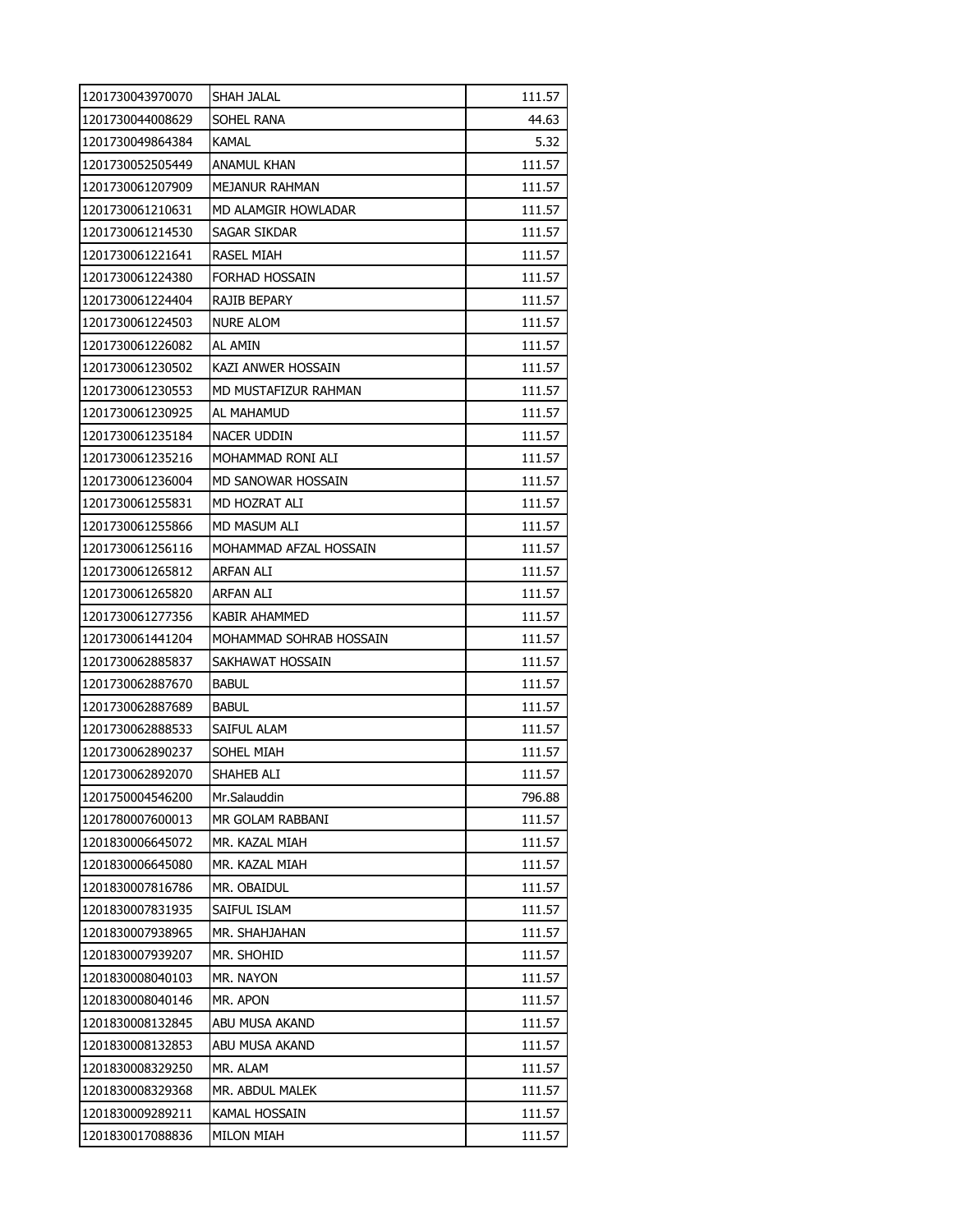| 1201900017929641 | MD. FARUK AKOND               | 9,463.69 |
|------------------|-------------------------------|----------|
| 1201900025615568 | MD. ABBAS UDDIN               | 111.57   |
| 1201950059768786 | Md. Anwar Hossain             | 1.07     |
| 1201970007836657 | <b>MD.HOSSAIN</b>             | 22.32    |
| 1201970045062678 | MD MOZAMMAL HOQUE             | 1,105.00 |
| 1201970049275657 | SOFIA BEGUM                   | 425.00   |
| 1201980019575888 | MOHAMMAD SUFIAN               | 102.64   |
| 1201990016376590 | ROBIUL ISLAM                  | 111.57   |
| 1202020004309457 | MRS.ROKSHANA AKHTER           | 111.57   |
| 1202020009912263 | MD.SOHIDUL ISLAM MIAH         | 58.44    |
| 1202020010967050 | SAGARIKA RANI DAS             | 111.57   |
| 1202020011327241 | MRS.NAZRIN                    | 111.57   |
| 1202020013103518 | MITA SAHA                     | 111.57   |
| 1202020014939526 | LOKNATH SAHA                  | 44.63    |
| 1202020018948957 | ABDUL JABBAR TALUKDER         | 5.32     |
| 1202020038193821 | RANJAN DATTA                  | 510.00   |
| 1202030022525178 | Md. Main Uddin                | 111.57   |
| 1202030024877989 | Zinat Rehena Shirmin          | 1,275.00 |
| 1202030024877997 | Zinat Rehena Shirmin          | 1,062.50 |
| 1202030025429100 | Md. Shamim                    | 265.63   |
| 1202120051765051 | HASAN MIAH                    | 111.57   |
| 1202120066335791 | MD. SHAHIN AHMED              | 111.57   |
| 1202120066335912 | MD. SHAHIN AHMED              | 111.57   |
| 1202120066774250 | MD. BABU MOLLA                | 111.57   |
| 1202150026738652 | LT.COL.RETD MD. ATIQUR RAHMAN | 425.00   |
| 1202200006999739 | AKLIMA RAHMAN                 | 111.57   |
| 1202200013391701 | MOHAMMED ULLAH                | 5.32     |
| 1202200014573341 | ABDUL KHALEQUE                | 5.32     |
| 1202200046441865 | HOSNARA AKTAR HAQUE.          | 5.32     |
| 1202350001124796 | Pappu Das                     | 111.57   |
| 1202350003161141 | SISHIR ROY                    | 111.57   |
| 1202390023270081 | MR. SHAWKAT MAHMOOD           | 1,062.50 |
| 1202390048436947 | MD. MOSTAFIZUR RAHMAN         | 658.75   |
| 1202400008888571 | MR. HAFIZ                     | 5.32     |
| 1202400010811492 | <b>GOPAL SAHA</b>             | 5.32     |
| 1202410001290411 | MD. IMRAN                     | 1,912.50 |
| 1202410004611921 | MD. NURUL AMIN                | 22.32    |
| 1202410024299137 | MD. NAZRUL ISLAM              | 111.57   |
| 1202410038956957 | RAJU AHMED                    | 1,004.07 |
| 1202410039687467 | MD. ROBIULLAH                 | 221.64   |
| 1202430062755004 | KAMRUL HASAN                  | 111.57   |
| 1202450049660967 | SHAKHAWAT HOSSAIN             | 111.57   |
| 1202490017132207 | abul khair                    | 5.32     |
| 1202490029775008 | MOHAMMAD SAFIQ MIAH           | 5.32     |
| 1202490067858854 | MOFIDUL ISLAM                 | 111.57   |
| 1202490067860285 | ZUL HAKAM                     | 111.57   |
| 1202580016865696 | <b>NURE ALAM</b>              | 111.57   |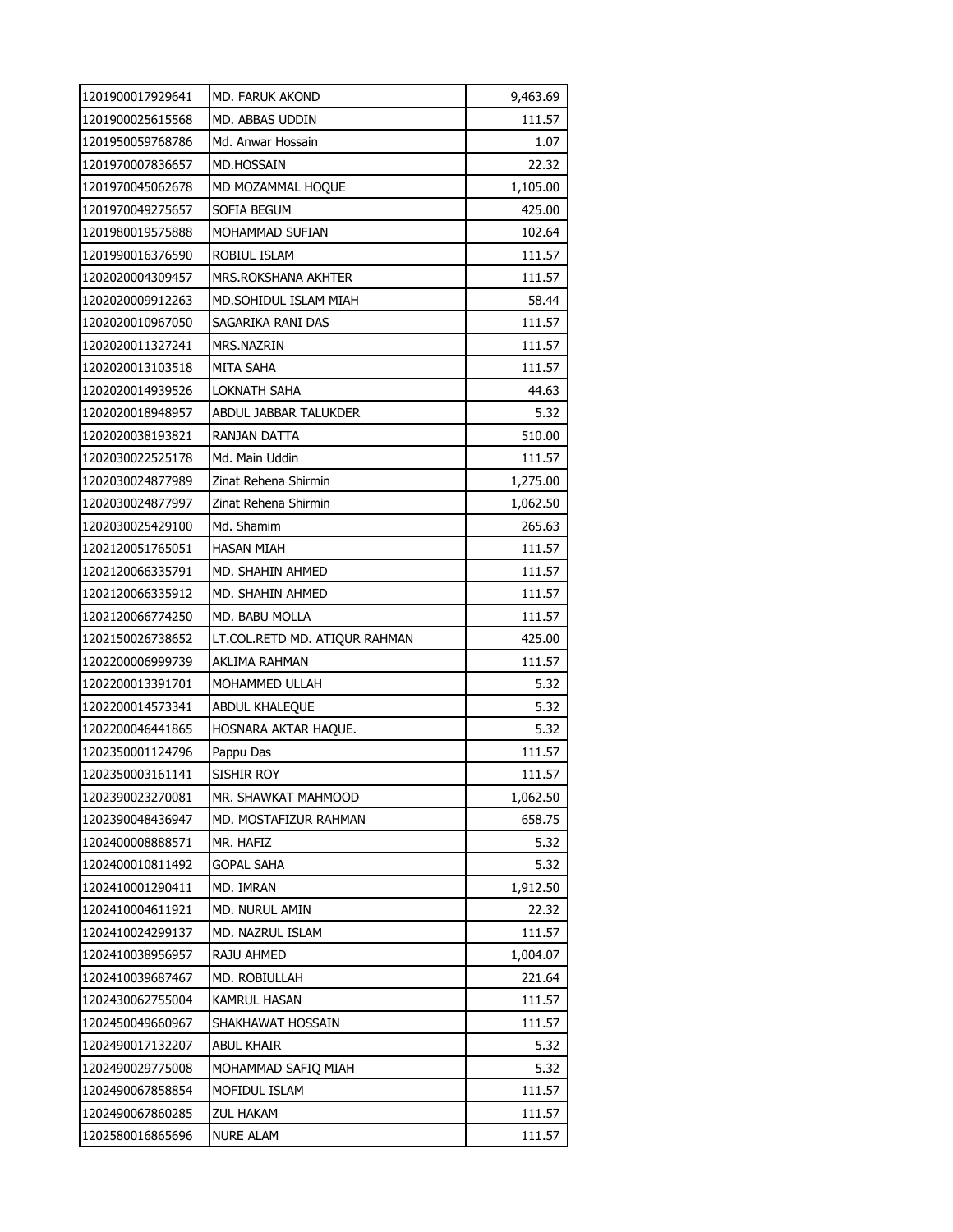| 1202580020291430 | MOMATAZ BEGUM            | 111.57   |
|------------------|--------------------------|----------|
| 1202580040901036 | NUR MOHAMMAD SARDER      | 111.57   |
| 1202590017655808 | ALAMGIR HOSSAIN          | 2,125.00 |
| 1202630050523161 | SARIF HOSSAIN            | 111.57   |
| 1202630050524552 | <b>ABDUL HOQUE</b>       | 111.57   |
| 1202630050549153 | ZILLUR RAHMAN            | 111.57   |
| 1202630050564586 | Korban Hossain           | 111.57   |
| 1202630050565307 | mr. Hossain              | 111.57   |
| 1202630050585387 | <b>ABDUL MANNAN</b>      | 111.57   |
| 1202630050589492 | SHARIF AHMED             | 111.57   |
| 1202630050591891 | SHAH HABBIBUL ISLAM      | 111.57   |
| 1202630061288050 | MD.SHAFIQUL ISLAM        | 111.57   |
| 1202630062266356 | ABDUL KHALEK             | 111.57   |
| 1202700006370640 | MR. SHUAB AHAMED KHAN    | 111.57   |
| 1202760040565796 | MD. ANISUZZAMAN          | 212.50   |
| 1202760056318367 | KAMRUL HASAN             | 111.57   |
| 1202760056318431 | MD. SOHEL MIAH           | 111.57   |
| 1202760056330745 | MD. THOHIDUL ISLAM       | 111.57   |
| 1202760057273208 | MOHAMMAD FERDAUS RAHOMAN | 111.57   |
| 1202760057286078 | MOHAMMAD SAFIKUL ISLAM   | 111.57   |
| 1202760057874156 | <b>MONIR HOSSAIN</b>     | 111.57   |
| 1202760057874212 | MD. SADDAM HOSSAIN       | 111.57   |
| 1202760057874239 | RAYHAN MIAH              | 111.57   |
| 1202800066735299 | MD RANA MIAH             | 106.25   |
| 1202840041713385 | MR. SAKHAWAT             | 5.32     |
| 1202840041713508 | MOHAMMAD NAWSHED HOSSAIN | 5.32     |
| 1202840063202305 | sk anowar                | 111.57   |
| 1202840063573344 | <b>DELWAR</b>            | 5.32     |
| 1202930030500764 | ABDUR RASHID             | 106.25   |
| 1202930044815225 | MD ANISUL ISLAM          | 106.25   |
| 1202930045483216 | <b>MRS.RABEYA KHATON</b> | 106.25   |
| 1202930046391014 | MD RAKIB MIA             | 106.25   |
| 1202930048239852 | NAFISA NUR RAHMAN NISHI  | 111.57   |
| 1202930049514020 | HOMAYON KABIR            | 106.25   |
| 1202930055868161 | MD.WALID HOSSAIN         | 106.25   |
| 1202930055881091 | MD.SHARIFUL ISLAM        | 106.25   |
| 1202930056802668 | amir hossain             | 111.57   |
| 1202930056897899 | MOHAMMAD NASIR UDDIN     | 106.25   |
| 1202930056909184 | MOHAMMAD SAFIKUL ISLAM   | 106.25   |
| 1202930056909422 | MOHAMMAD RUBEL           | 106.25   |
| 1202930057989845 | MD.LALON AKANDA          | 106.25   |
| 1202930059584940 | MD.KALAM                 | 111.57   |
| 1202930060922623 | <b>KHURSHED</b>          | 1.92     |
| 1202930061314271 | JEWEL MIAH               | 108.38   |
| 1202930061315887 | KAMAL                    | 106.25   |
| 1202930061316145 | LILY BEGUM               | 108.38   |
| 1202930061316426 | AKLIMA BEGUM             | 108.38   |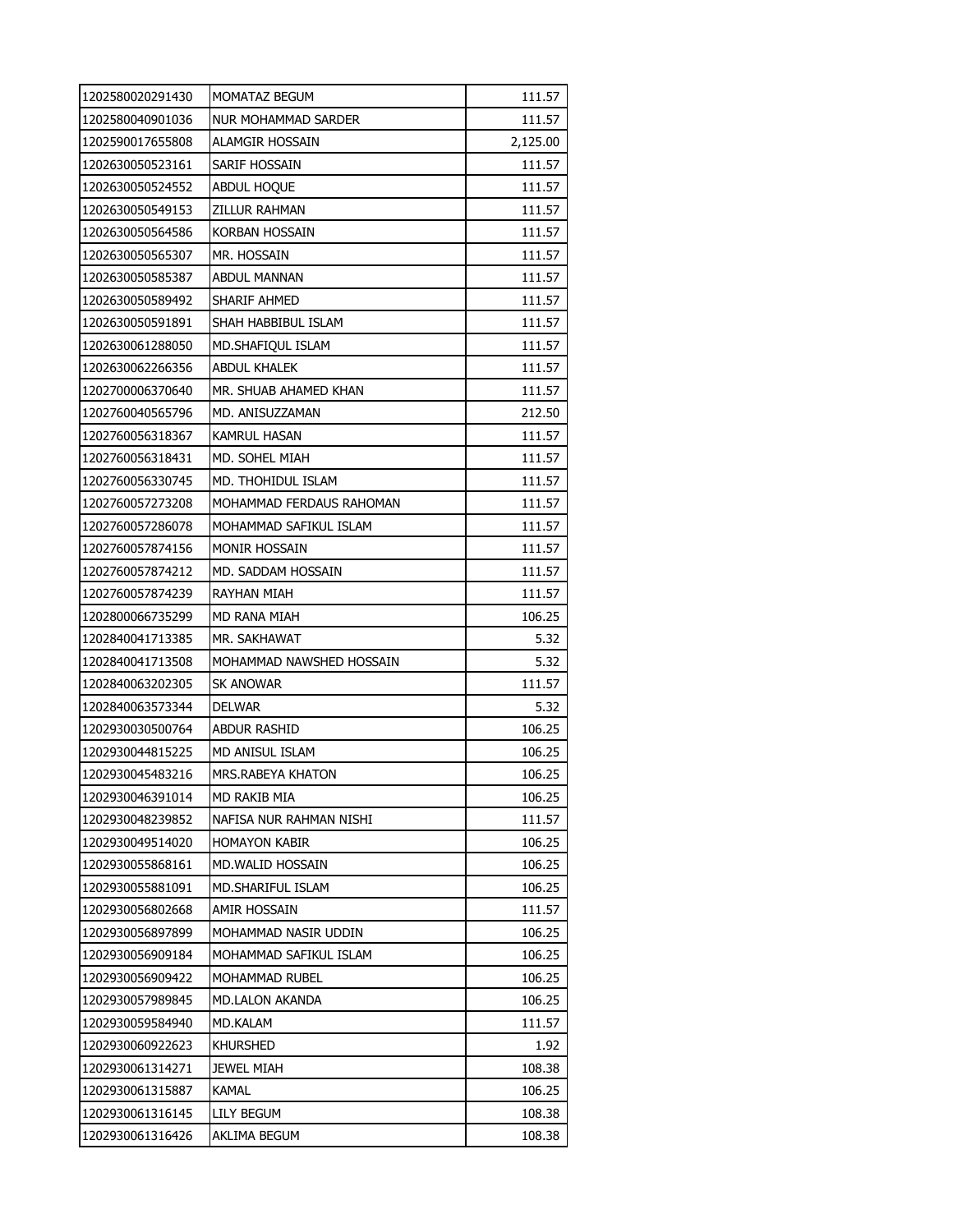| 1202930061316450 | <b>LUCKY BEGUM</b>            | 106.25 |
|------------------|-------------------------------|--------|
| 1202930061316517 | ARASH MIA                     | 108.38 |
| 1202930061319660 | <b>MD.AHASANUR HOQUE</b>      | 108.38 |
| 1202930061319687 | <b>FARHAD MIAH</b>            | 106.25 |
| 1202930061319700 | <b>HAJERA BEGUM</b>           | 108.38 |
| 1202930061396606 | MOHAMMAD SAIFUL ISLAM         | 111.57 |
| 1202930064775781 | MD ABDUL HALIM                | 106.25 |
| 1202930066431878 | MD FIJUL ISLAM                | 111.57 |
| 1202930066432524 | MOHAMMAD SAIFUL ISLAM         | 111.57 |
| 1202930066435148 | H. M REZAUL KARIM             | 111.57 |
| 1202930066438829 | MD.ARIFUL ISLAM,              | 111.57 |
| 1202930066441543 | NAZMUL HAQUE                  | 111.57 |
| 1202930066441642 | MD MIZANUR RAHMAN             | 111.57 |
| 1202930066441958 | MD FIROZ ALI                  | 111.57 |
| 1202930066442580 | evan Hossain                  | 111.57 |
| 1202930066445102 | MOZAMMEL SHEIKH               | 111.57 |
| 1202930066447433 | NASIR UDDIN                   | 111.57 |
| 1202930066447476 | <b>IBRAHIM SARDAR</b>         | 111.57 |
| 1202930066448221 | HAYDER.                       | 111.57 |
| 1202930066450760 | MD AREFUR RAHMAN HERON        | 111.57 |
| 1202930066453630 | MD ISMAIL HOSSAIN             | 111.57 |
| 1202930066456792 | MITHO.                        | 111.57 |
| 1202930066457341 | MD ASHRAF UDDIN               | 111.57 |
| 1202950034724306 | <b>HASEM ALI</b>              | 100.30 |
| 1202950041801307 | ABUL KALAM AZAD               | 111.57 |
| 1202950048165801 | <b>BASED MIAH</b>             | 111.57 |
| 1202950048165860 | RAJON AHMED                   | 111.57 |
| 1202950052470111 | <b>MANNAN MIAH</b>            | 111.57 |
| 1202950052470162 | KARIM HOSSAIN                 | 111.57 |
| 1202950052470189 | <b>ABIRUL KARIM</b>           | 111.57 |
| 1202950054113304 | <b>JAHID HOSSIN</b>           | 111.57 |
| 1202950060994791 | <b>HASMOT SIKDER</b>          | 111.57 |
| 1202950060997370 | MR. RABBANI                   | 111.57 |
| 1202950063565916 | MOHAMMAD SADDAM HOSSAIN       | 111.57 |
| 1202950067843506 | <b>AYUB ALI</b>               | 111.57 |
| 1203010062929257 | MOHAMMED SHAHIDUL HAQUE MUNNA | 111.57 |
| 1203010062929305 | MOHAMMED ANAMUL HAQUE         | 111.57 |
| 1203010064188839 | RAFIQUL ISLAM                 | 111.57 |
| 1203010064198330 | <b>ZAMAL</b>                  | 111.57 |
| 1203010064206348 | MD. MIRZA MANNAN              | 111.57 |
| 1203010064227561 | MD. RAZAUL KABIR              | 111.57 |
| 1203010064528326 | <b>RASEL MIA</b>              | 111.57 |
| 1203010064542612 | MOHAMMAD JAKIR HOSSAIN        | 111.57 |
| 1203040021465634 | MD. MAHFUZUR RAHAMAN          | 111.57 |
| 1203040025558441 | MD. ABDUR RASHID              | 111.57 |
| 1203040034711926 | DR. AKM HAFIZ                 | 850.00 |
| 1203040061178646 | SALMA AKTER MOUSUMI           | 111.57 |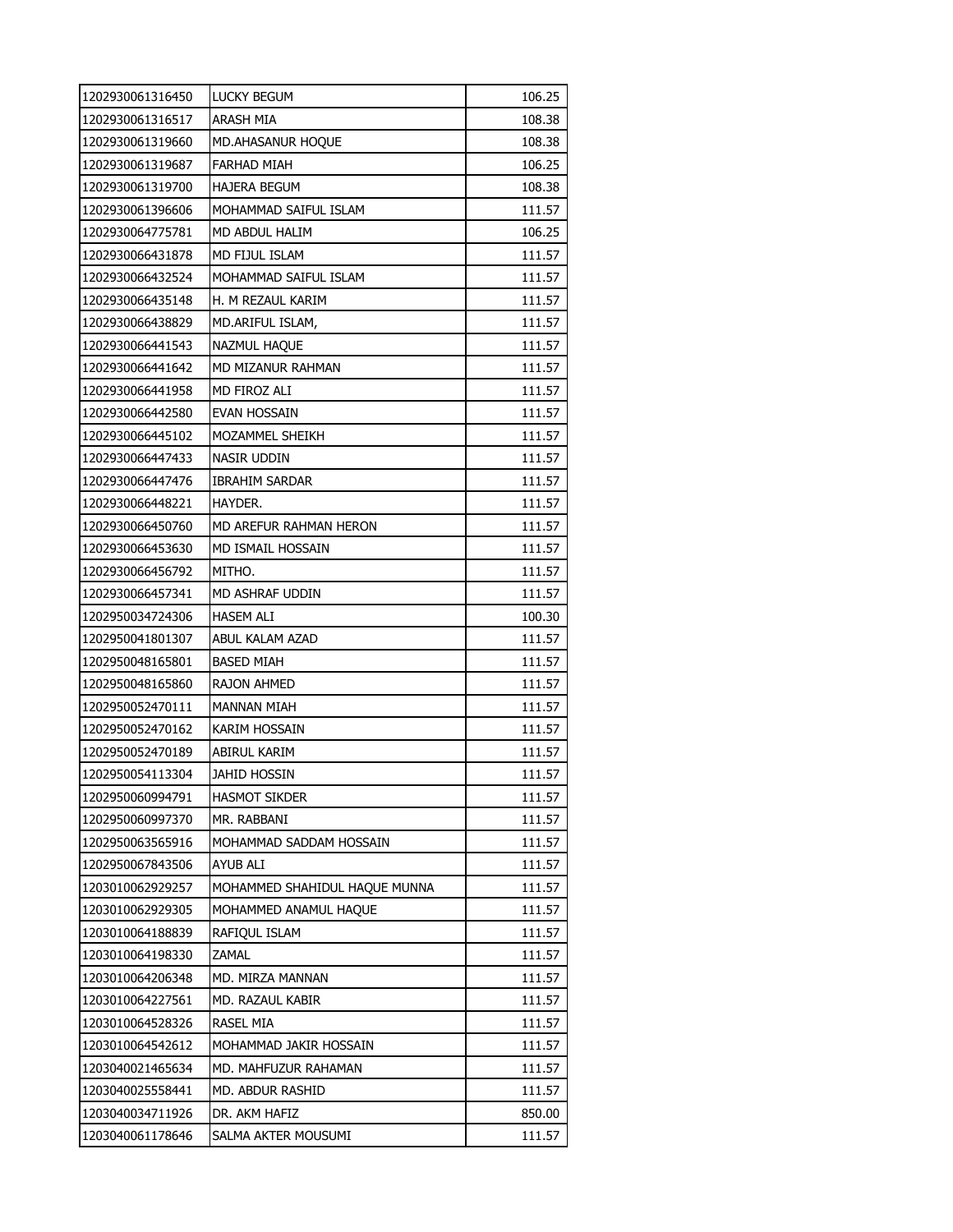| 1203140013046921 | MD. KHURSHADUZZAMAN       | 4,250.00 |
|------------------|---------------------------|----------|
| 1203140025250669 | MD. NAZRUL ISLAM          | 1,200.63 |
| 1203150011217861 | MRS. SHIRIN TALUKDER      | 100.30   |
| 1203150020314349 | <b>TAOLAD HOSSAIN</b>     | 111.57   |
| 1203150027758921 | MD ABDUL GOFUR            | 111.57   |
| 1203150030002160 | MD. TAHER MOLLAH          | 111.57   |
| 1203150030661343 | MIR HOSSAIN               | 111.57   |
| 1203150030682955 | MOHAMMED LITON            | 111.57   |
| 1203150030950334 | MR. DALIM                 | 111.57   |
| 1203150044205713 | MOHAMMAD MEHEDI HASAN     | 111.57   |
| 1203150061236965 | MD SOHRAB ALI             | 111.57   |
| 1203150061237603 | SHAFIQUL ISLAM            | 111.57   |
| 1203150061298951 | MD ABDUR RAZZAQUE         | 111.57   |
| 1203150061304122 | <b>ABDUR RAZZAK</b>       | 111.57   |
| 1203150061305855 | MD ALIMUL HOQUE           | 111.57   |
| 1203150061305997 | <b>MERAZ BISWAS</b>       | 111.57   |
| 1203150061315729 | MD MONIR HOSSAIN          | 111.57   |
| 1203150061315761 | <b>JEHADUL ISLAM</b>      | 111.57   |
| 1203150065854951 | MD SAHIDUL ISLAM          | 111.57   |
| 1203150065890871 | IMAM HOSSAIN              | 111.57   |
| 1203180012347842 | MD. SHAHIDUL ISLAM MOLLIK | 0.43     |
| 1203180019045093 | MOST. FATEMA YESMEN       | 136.64   |
| 1203180039983271 | MD MONOWER HOSSAIN        | 977.50   |
| 1203190012436994 | A. K. M. ERSHADUR RAHMAN  | 111.57   |
| 1203210005443381 | MRS. KAMRUNNAHAR          | 53.55    |
| 1203210020285292 | RASHADUL HASAN KALLOL     | 111.57   |
| 1203210029485724 | MD. NAZRUL ISLAM          | 2,125.00 |
| 1203210046240721 | MD. NARUL ALAM            | 111.57   |
| 1203230027885709 | <b>BANI SHAHA</b>         | 111.57   |
| 1203330011035481 | ROWSAN ARA BEGOM          | 111.57   |
| 1203330025108881 | RITA PAUL                 | 111.57   |
| 1203330029502851 | MOHAMMED SHAH ALAM        | 111.57   |
| 1203330049669363 | RIZIA BEGUM               | 111.57   |
| 1203360010863886 | MD. ALAMGIR CHOWDHURY     | 552.50   |
| 1203360012367325 | KHALEK BEPARY             | 111.57   |
| 1203360016258904 | MD. MAHBUBUR RAHMAN       | 111.57   |
| 1203360016877981 | AL AMIN SARKER            | 111.57   |
| 1203360017095219 | SYED RADANUR RAHMAN       | 111.57   |
| 1203360017110401 | MR. FARIDUZZAMAN          | 172.13   |
| 1203360019058961 | MD.SALE AHMED             | 111.57   |
| 1203360020125881 | MD.TARICK HOSSAIN         | 111.57   |
| 1203360022565490 | MD.KHALILUR RAHMAN        | 111.57   |
| 1203360023249931 | UTTAM KUMER MAZUMDER      | 111.57   |
| 1203510016888694 | SUMA PODDER               | 212.50   |
| 1203510018293179 | MAHBOOB SOHEL             | 334.69   |
| 1203520012939407 | RADHA GOBINDA SAHA        | 1,221.88 |
| 1203520019522952 | SHAH ALAM                 | 5.32     |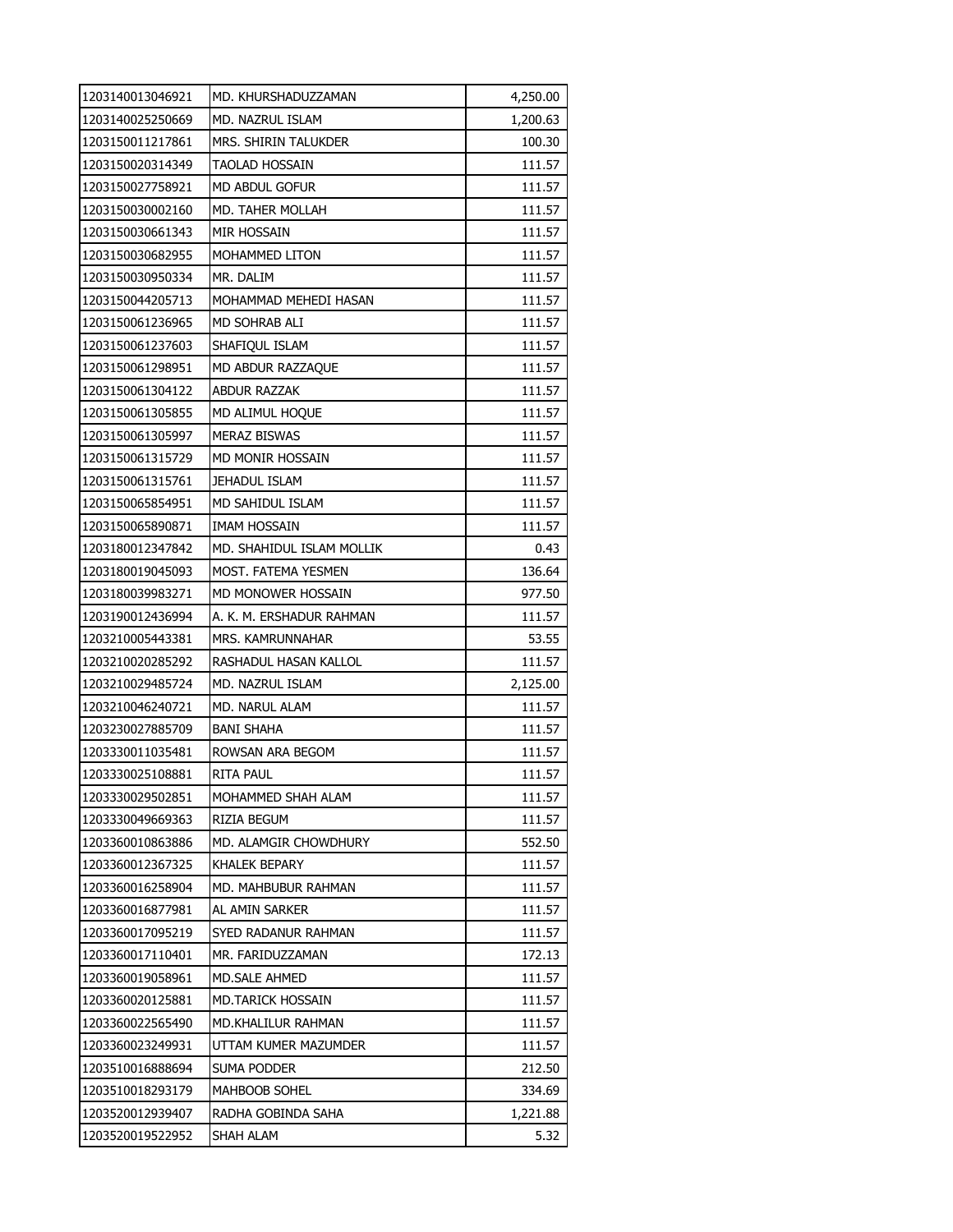| 1203520045550688 | MR. DANIS                  | 5.32   |
|------------------|----------------------------|--------|
| 1203520062173008 | BORHAN MIA                 | 5.32   |
| 1203520062174101 | AZIKUL.                    | 5.32   |
| 1203520062177777 | MOHAMMAD AZIZ              | 5.32   |
| 1203520062178316 | MOHAMMED MOSHARAF          | 5.32   |
| 1203520064954466 | MR. MAHSIN                 | 5.32   |
| 1203520064954821 | SHAFIQUL ISLAM             | 5.32   |
| 1203550038970325 | ATIYA RIFAT                | 111.57 |
| 1203570044619705 | <b>ABU NASER</b>           | 111.57 |
| 1203570044619839 | IKBAL HOSSAIN              | 107.10 |
| 1203630042295129 | MD. AZIZUR RAHMAN          | 111.57 |
| 1203760042451102 | ANWARUL ISLAM              | 5.32   |
| 1203810010266026 | MD. SHOWKAT KAMAL          | 477.70 |
| 1203810014945327 | MRS. UMME FARHANA ROKSHANA | 11.69  |
| 1203810016023292 | MOHAMMAD BABUL PARVAGE     | 69.92  |
| 1203810019926350 | RAIHAN UZ ZAMAN KHAN       | 171.49 |
| 1203810023282342 | SYED AHMED PATWARY         | 106.47 |
| 1203810023336779 | MOHAMMAD NIZAMUDDIN        | 57.17  |
| 1203810023336787 | KOHINOUR NIZAM             | 378.89 |
| 1203810023532355 | a.k.m makbul hossain       | 51.22  |
| 1203810038223070 | MD ALTAF HOSSAIN           | 75.44  |
| 1203810040445846 | MD ELIASH                  | 20.19  |
| 1203830061232453 | <b>BAKIR MIAH</b>          | 111.57 |
| 1203830062820533 | <b>NAZRUL</b>              | 111.57 |
| 1203970022409531 | MD. SIRAJ MIAH             | 111.57 |
| 1203970033086063 | SHARMIN HASIM SHIMI        | 657.48 |
| 1203970067378191 | <b>ROUSHANARA</b>          | 111.57 |
| 1203970067378794 | <b>ABDUL SATTAR</b>        | 111.57 |
| 1203970067378933 | MOHAMMAD ALAUDDIN          | 111.57 |
| 1203970067390883 | ARAFAT MIAH                | 111.57 |
| 1203970067391698 | MD AMJAD ALI               | 111.57 |
| 1203970067392419 | ROUSHANARA                 | 111.57 |
| 1203970067394054 | MD. HABEBUR RAHMAN         | 111.57 |
| 1203970067422537 | KAZI MAHABUB               | 111.57 |
| 1203970067428237 | <b>BELLAL BHUIYAN</b>      | 111.57 |
| 1203970067531731 | MOBAROK HOSSAIN            | 111.57 |
| 1204050017035241 | MIZANUR RAHMAN             | 111.57 |
| 1204050061090038 | SYFUL ISLAM                | 111.57 |
| 1204250061211015 | KAMRUL HASAN               | 111.57 |
| 1204250061211213 | <b>MD.SHAHIDUL ISLAM</b>   | 111.57 |
| 1204250061211893 | MOJIBAR RAHMAN             | 111.57 |
| 1204250061213734 | MD.SOHEL MIAH              | 111.57 |
| 1204250061214169 | FOYEZ BABY                 | 111.57 |
| 1204250061227820 | MD.ABUL HASAN              | 111.57 |
| 1204250061228678 | MD.SHIWUL                  | 111.57 |
| 1204250061228959 | KAMAL UDDIN                | 111.57 |
| 1204250061249072 | MD.TARIQUL ISLAM           | 111.57 |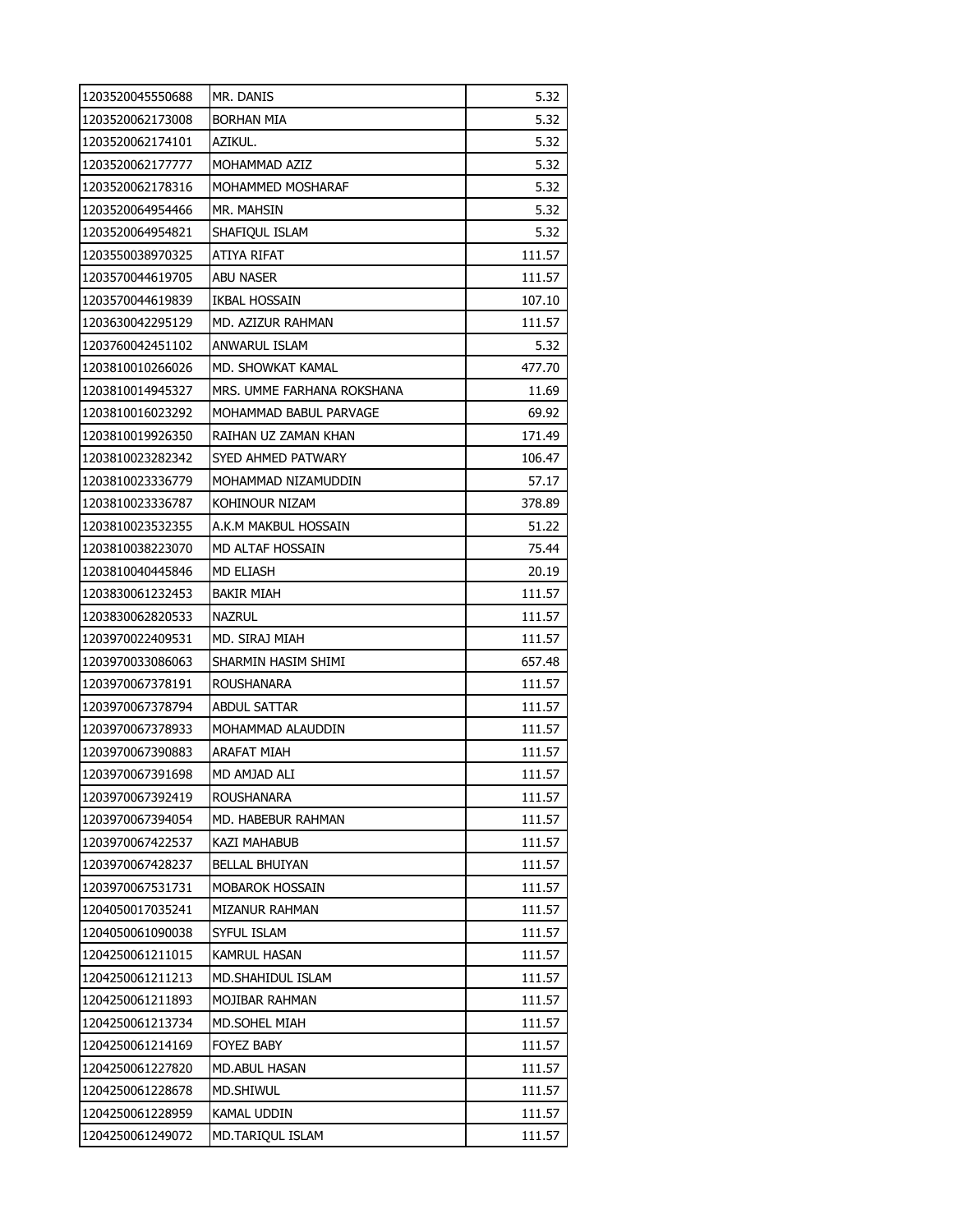| 1204250061249112 | SHAHANAZ PERVIN               | 111.57   |
|------------------|-------------------------------|----------|
| 1204250061250095 | <b>MD.SHAMSUL ALAM</b>        | 111.57   |
| 1204250061361984 | MOHAMMAD ZAMRUL MONDAL        | 111.57   |
| 1204250062834753 | MOHAMMED LITON MIAH           | 5.32     |
| 1204250062915516 | SHAHADAT HOSSAIN              | 5.32     |
| 1204250063529669 | MOHAMMAD BABUL                | 5.32     |
| 1204250064501501 | MINHAJ ALI                    | 111.57   |
| 1204250064753512 | RAZIB KHAN                    | 111.57   |
| 1204250064753900 | ROTNA KHANOOM                 | 111.57   |
| 1204250064755439 | MOHAMMAD WIN MOLLA            | 111.57   |
| 1204250064806789 | <b>ABU RAIHAN</b>             | 111.57   |
| 1204250066853429 | ALAUDDIN                      | 111.57   |
| 1204390023243439 | MOHAMMAD ABDUL MAZID          | 449.44   |
| 1204500015090560 | <b>MAHBUBUR RAHMAN</b>        | 2,125.00 |
| 1204500043568985 | MD. YOUNUS ALI SHAIKH         | 1,487.50 |
| 1204570062400301 | <b>RAYHAN SARKER</b>          | 111.57   |
| 1204570062400336 | MOFAJJAL HOSSAIN              | 111.57   |
| 1204570062832491 | <b>RAIHAN KHAN</b>            | 111.57   |
| 1204570062832556 | <b>BILLAL HOSSAIN</b>         | 111.57   |
| 1204570063292188 | IQBAL HOSSAIN                 | 111.57   |
| 1204660039265493 | <b>MONNAN</b>                 | 111.57   |
| 1205200017035159 | MIZANUR RAHMAN                | 111.57   |
| 1205200020605398 | <b>RUHUL AMIN</b>             | 111.57   |
| 1205200030674400 | MD SUMON CHOWDHURY            | 111.57   |
| 1205200061090129 | MOHAMMAD JAMAL UDDIN SHAKE    | 111.57   |
| 1205200061403544 | MD. MOSFIQUR RAHMAN PALASH    | 111.57   |
| 1205200061414206 | <b>MARUF</b>                  | 111.57   |
| 1205680011416971 | MOHAMMAD AMIN SHARIF          | 127.50   |
| 1205690064725148 | <b>ABDUL ALIM</b>             | 111.57   |
| 1205690064729419 | TITUMIR CHOWDHURY             | 111.57   |
| 1205690064750741 | <b>KALAM</b>                  | 111.57   |
| 1205690064764292 | MOFIZUL HOQUE                 | 111.57   |
| 1205690064764332 | MOHAMMED SHAHIDUL ISLAM       | 111.57   |
| 1205690064764367 | jakir                         | 111.57   |
| 1205690064768025 | MOHAMMAD NAZMUL ISLAM         | 111.57   |
| 1205690067194552 | MIZANUR RAHMAN                | 111.57   |
| 1205890066329054 | MD REZOWAN HOSSAIN            | 5.32     |
| 1205890066330481 | MD SHAHIN ALAM                | 5.32     |
| 1602170025640029 | MOHAMMED ELIASH               | 111.57   |
| 1201470038023777 | Md. Ali Masud Karim           | 42.50    |
| 1201470053379378 | MD. MOSHIUR RAHMAN            | 53.13    |
| 1201480006899917 | Mr. Salim                     | 111.57   |
| 1201480006899933 | Md. Khalilur Rahman           | 111.57   |
| 1201480008215524 | SyedaNusratJahanNilufarYasmin | 111.57   |
| 1201500000523545 | Mushtary Zaman                | 265.63   |
| 1201500014294802 | MD. SHAH ALAM                 | 425.00   |
| 1201500068347559 | MAHMUDA RAHMAN                | 123.75   |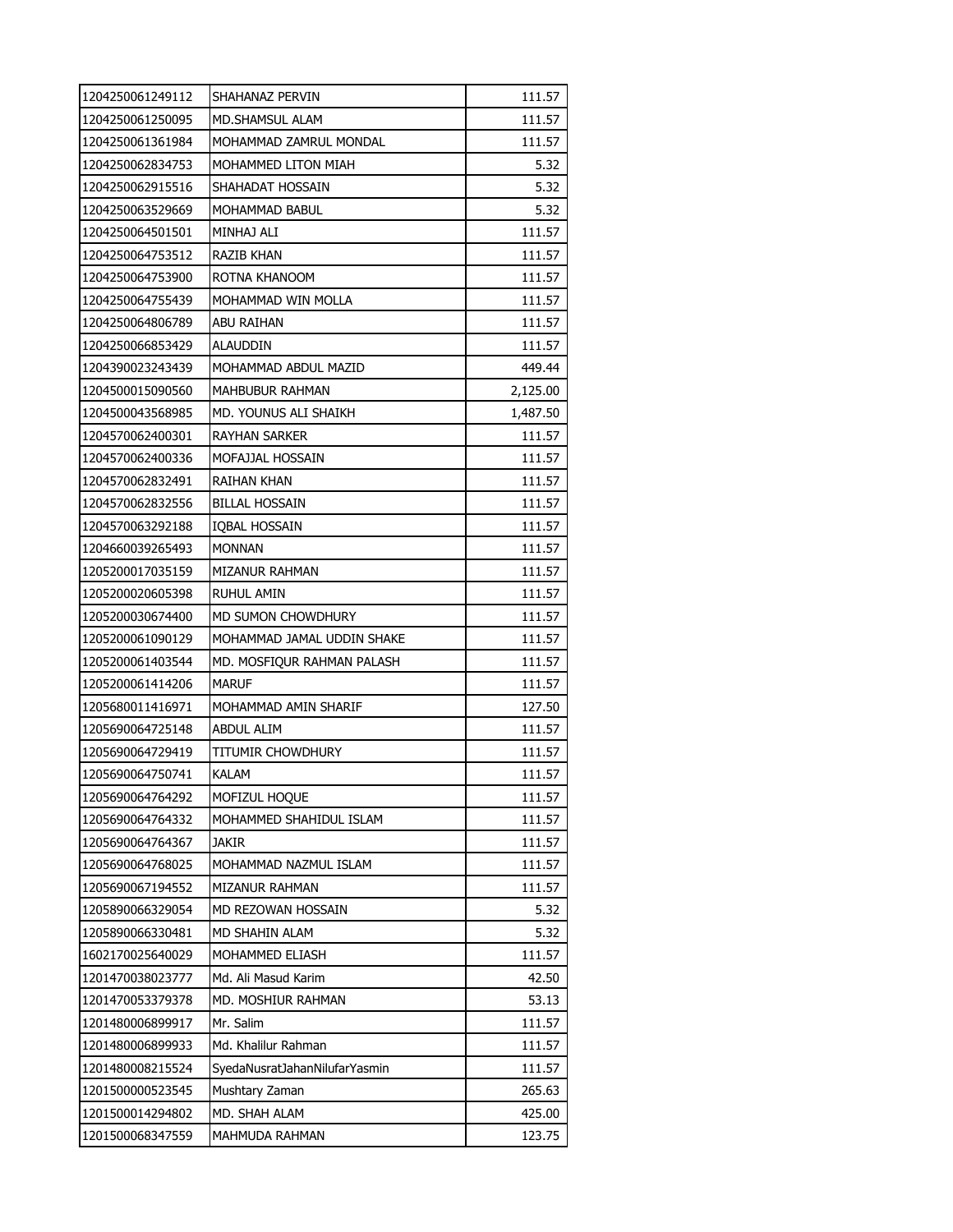| 1201510009300141 | HAZI AZIZUL HAQUE             | 111.57    |
|------------------|-------------------------------|-----------|
| 1201510043109740 | MD. SHANTU MENA               | 111.57    |
| 1201510048168195 | MD.ZIAUL KARIM BABUL          | 5.32      |
| 1201510050790726 | PARVIN SALAM                  | 5.32      |
| 1201510063691964 | MD AKLAZ UDDIN                | 111.57    |
| 1201510065292355 | MOSHARROF                     | 111.57    |
| 1201530006363531 | KABIR UDDIN AHAMED            | 0.22      |
| 1201530016135953 | M. YOUSUF ALI                 | 225.00    |
| 1201530024387803 | REAJUL MD. SOHAG              | 53.13     |
| 1201530049379244 | REAJUL MD. SOHAG              | 17.00     |
| 1201530050583923 | KABIR UDDIN AHAMED            | 0.22      |
| 1201560030974824 | Md. Afsar Ali                 | 42.50     |
| 1201580001267361 | MD.IQBAL                      | 111.57    |
| 1201580008001358 | SALMA AKTER PALI              | 111.57    |
| 1201580008108361 | MOHAMMAD MONIRUL ISLAM KHAN   | 3,187.50  |
| 1201580059549184 | SHIMA AKTER                   | 111.57    |
| 1201590004868893 | MOHAMMAD SHAH ALAM KHAN       | 212.50    |
| 1201590046004038 | MD. SHAHIN MIAH               | 111.57    |
| 1201590053243910 | MD. DIN ISLAM                 | 100.30    |
| 1201590058156312 | MST. HABIBA ZAHAN             | 4.47      |
| 1201590066756014 | GAUTAM KUMAR DEBNATH          | 46.97     |
| 1201600017051155 | MD. NOMAN TALUKDAR            | 563.13    |
| 1201600018714446 | ROKEYA BEGUM                  | 111.57    |
| 1201600019474614 | ABDUL MANNAN TALUKDAR         | 488.75    |
| 1201600020631648 | ABU MOHAMMED SAYIM CHY        | 1,593.75  |
| 1201640024422206 | SHIRIF MOHAMMAD MASUM BILLAH  | 111.57    |
| 1201700016387640 | Tapassi Sengupta              | 10,800.32 |
| 1201700058070549 | Mst. Rima Khatun              | 111.57    |
| 1201700067471745 | Mohammad Ashraf Uddin Bhuiyan | 1,147.50  |
| 1201710058352397 | MD. SAHIDUL ISLAM             | 55.68     |
| 1201720000013293 | MD. SHAWKAT ALI CHOWDHURY     | 877.50    |
| 1201720021693021 | <b>MD.NURUL ISLAM</b>         | 111.57    |
| 1201720055122804 | AHNAF ZANNAT PURNATA          | 4.25      |
| 1201720055389759 | ROBEL MIA                     | 111.57    |
| 1201740062679450 | Md. Hasan Ali                 | 992.38    |
| 1201740068810968 | Md. Julkar Nain               | 3.38      |
| 1201750000349201 | Md Mosfigur Rahman            | 64.60     |
| 1201780007465098 | <b>MD ALAUDDIN</b>            | 111.57    |
| 1201780050325913 | MAYA DON                      | 62.69     |
| 1201820029210691 | MD. FAKHRUL ISLAM BHUIYAN     | 1,381.25  |
| 1201830048454348 | MANIK SAHA                    | 111.57    |
| 1201830060053321 | MOHAMMED ALAMGIR SARKER       | 111.57    |
| 1201830065505841 | MD SABUJ MIAH                 | 111.57    |
| 1201830067894748 | ROKSANA AKTER                 | 4,568.75  |
| 1201830068568563 | NIZAM UDDIN                   | 138.77    |
| 1201850006451446 | IFTEKHER ALOM                 | 193.38    |
| 1201870032674629 | MOHAMMAD AMINUR RAHMAN        | 637.50    |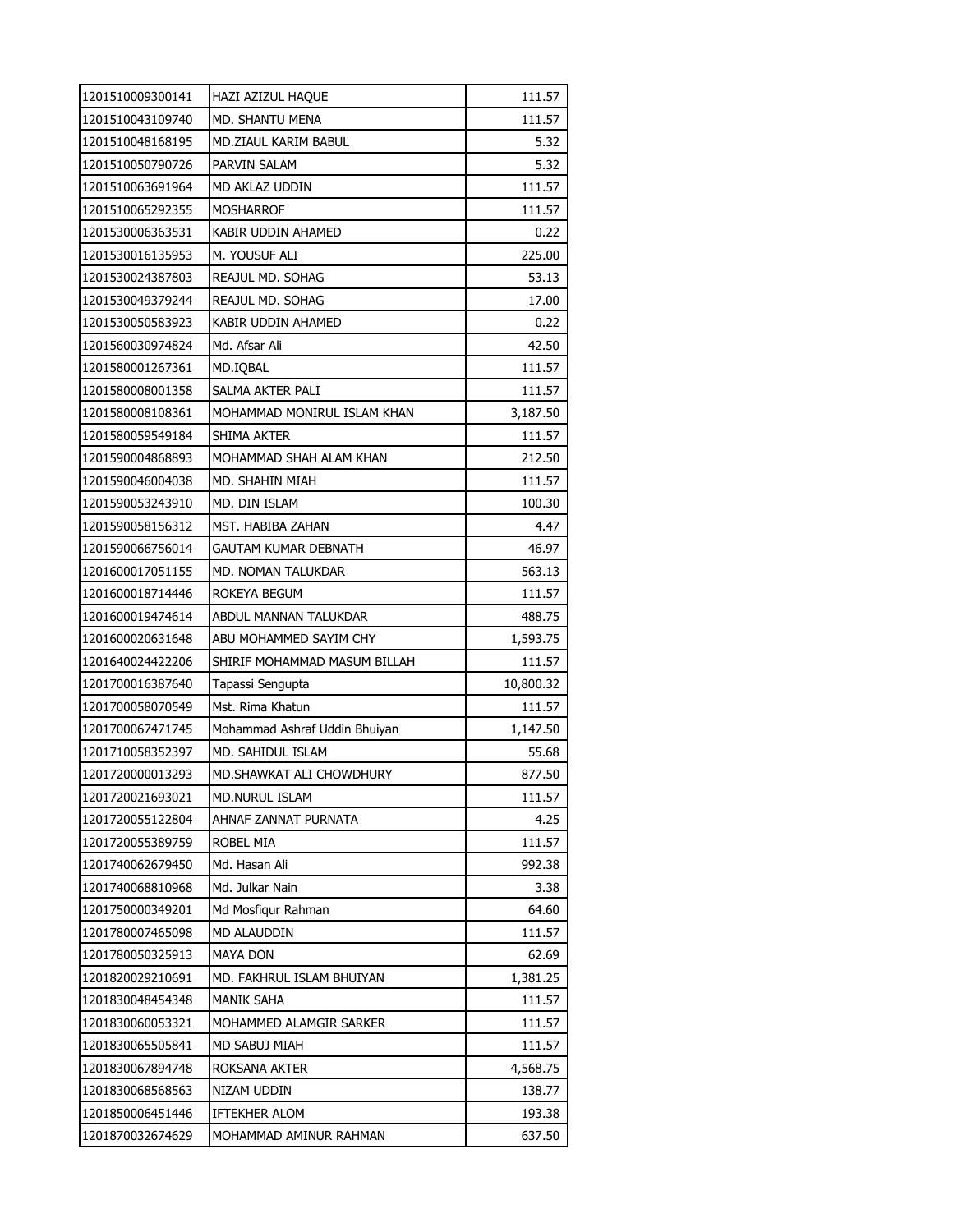| 1201870036695724 | SK. MD. HABEBUR RAHMAN         | 425.00    |
|------------------|--------------------------------|-----------|
| 1201870043034944 | MD LUTHFUR RAHMAN CHOWDHURY    | 2,594.63  |
| 1201870064042705 | MD RABEL MIAH                  | 318.75    |
| 1201890029219103 | ZAKIR AHMED                    | 89.25     |
| 1201890050438008 | <b>SOHEL</b>                   | 111.57    |
| 1201890050607919 | zakir hossain                  | 1,062.50  |
| 1201890055143134 | <b>NASIMA</b>                  | 107.53    |
| 1201890055437912 | MD HANIF HOWLADAR              | 111.57    |
| 1201890059241540 | KAZI MUNJURUL HASAN            | 111.57    |
| 1201900052367064 | MD. ASHADUL HAQUE              | 111.57    |
| 1201900059488324 | <b>ABDUS SAMAD</b>             | 111.57    |
| 1201930039791883 | MOHAMMAD JAMAL HOSSAIN         | 637.50    |
| 1201940017733808 | SHUFALA BLANCE ROZARIO         | 111.57    |
| 1201940055614341 | NASRIN AKTER                   | 3,931.25  |
| 1201940060437210 | MD. MAYNUL KHAN                | 102.22    |
| 1201950001598484 | Md. Mozammel Hoque             | 111.57    |
| 1201950020017871 | Mahida Begum                   | 111.57    |
| 1201950037237917 | Deb. Manik. Kumar              | 796.88    |
| 1201950061458329 | Reaz Khan                      | 1.07      |
| 1201950064975845 | Digi World Ltd.Employees PF    | 474.20    |
| 1201960018762775 | Md. Nuru Nabi                  | 1,062.50  |
| 1201960019162740 | Mohammed Haroon                | 110.08    |
| 1201960030412641 | MD MOSTAFA KAMAL               | 111.57    |
| 1201960034094210 | MRS SHAHINA PARVIN             | 170.00    |
| 1201960043557255 | MAHMUDA SHARIF                 | 430.32    |
| 1201960053318586 | RAJIA CHOWDHURY                | 111.57    |
| 1201960058265758 | SUFIA TALUKDER                 | 111.57    |
| 1201960058326559 | <b>RUBI BEGUM</b>              | 22.32     |
| 1201960058326607 | <b>RUBI BEGUM</b>              | 22.32     |
| 1201960058710920 | RUPAN KANTI DEY                | 396.95    |
| 1201960061986785 | CHOWDHURY MD.HAIDER ALI SATTAR | 255.00    |
| 1201960066624161 | MOHD. MANIR HOSSAIN RONY       | 5.32      |
| 1202010036897763 | Prodip Roy                     | 95.63     |
| 1202020006000079 | PROBIR CHANDRA SAHA            | 31.88     |
| 1202020006000095 | LIPE SAHA                      | 284.75    |
| 1202020008149563 | MD.FORMAN ALI                  | 111.57    |
| 1202020017287277 | MR.PRATAP CHANDRA DAS          | 127.50    |
| 1202020019676950 | FEROZA BEGUM                   | 467.50    |
| 1202020053786657 | SHAMIMA AKTER                  | 256.07    |
| 1202030068097291 | MOHAMMAD MIZANUR RAHMAN KHAN   | 425.00    |
| 1202060057460851 | MR. SHEKANTOR                  | 111.57    |
| 1202130011670445 | <b>UMMAY SALMA</b>             | 111.57    |
| 1202130039443893 | QUAZI MOHAMMAD ASHARAHUL ALAM  | 361.25    |
| 1202130042823289 | KOWSHIK SALMAN                 | 510.00    |
| 1202140004150993 | Salim Raza                     | 2.13      |
| 1202140004988768 | S.M,MUAZZEM HOSSAIN            | 223.13    |
| 1202140062162694 | MD. GOLAM DOSTOGIR HARUN       | 12,570.98 |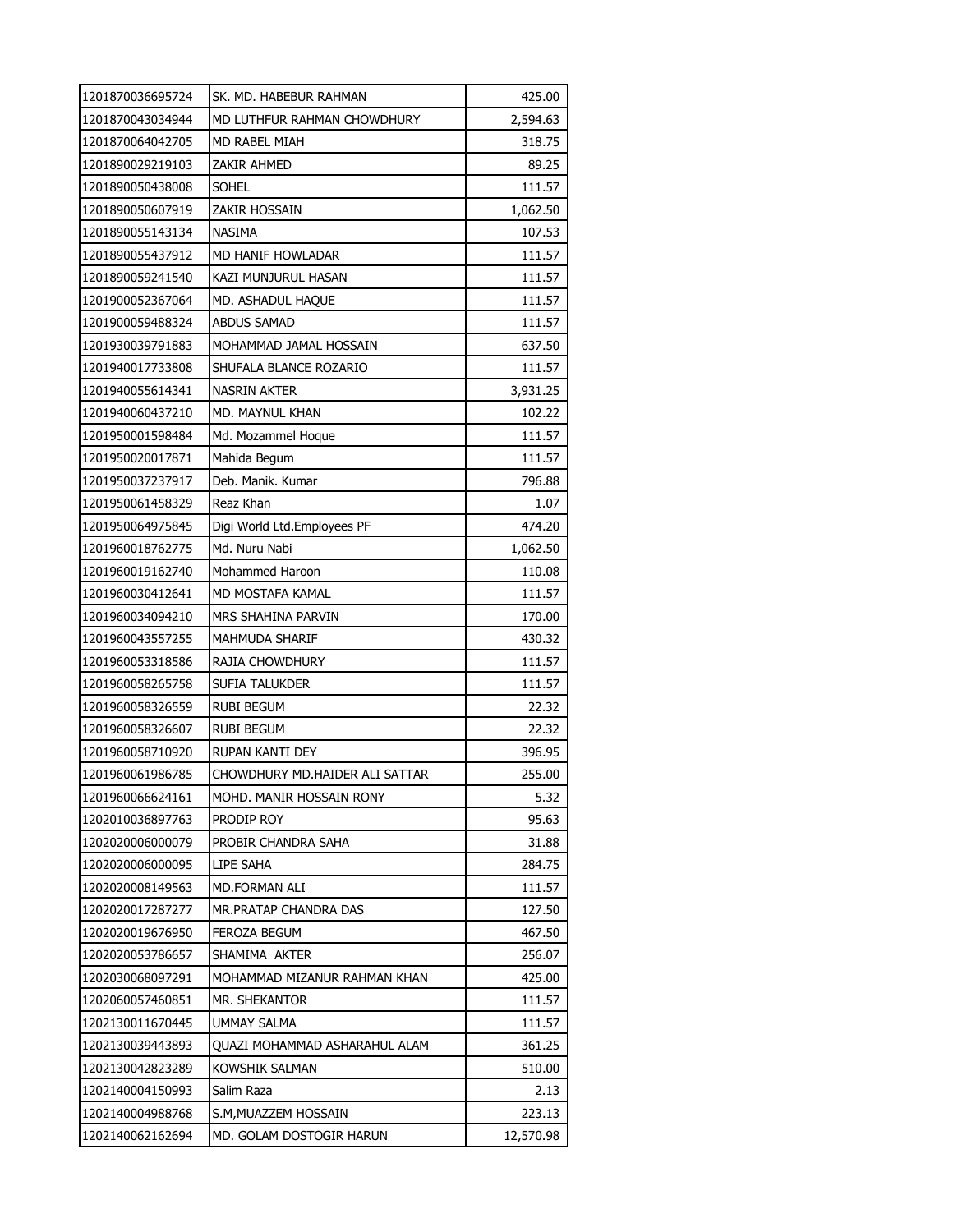| 1202190062449344 | <b>JUI SHAMS</b>          | 312.38   |
|------------------|---------------------------|----------|
| 1202200001101631 | MD. AZIZUL ISLAM          | 212.50   |
| 1202200004019841 | MOHD.JAHANGIR HOSSAIN     | 1,062.50 |
| 1202200014439940 | MD. GOLAM MAWLA           | 425.00   |
| 1202200061492058 | SHAKERA KHAN              | 350.63   |
| 1202240037497744 | MD.MOTAHER HOSSAIN        | 743.75   |
| 1202240061454834 | MD.TAREKER RAHAMAN        | 2.13     |
| 1202250065034031 | MD. SAFIUL AZAM           | 132.08   |
| 1202270000389613 | Md. Azizur Rahman         | 1,062.50 |
| 1202270000795486 | BAPPI SHARIAR             | 382.50   |
| 1202280008209814 | Sharmin Jahan (Jolly)     | 212.50   |
| 1202280022243809 | MAHMUDA AKTER             | 111.57   |
| 1202300003567026 | MR. RABINDRA NATH SARKER  | 1,062.50 |
| 1202310000764463 | Mrs. Taj Sultana          | 111.57   |
| 1202350000598276 | Mr. Dipankor Bhomick      | 111.57   |
| 1202350000640574 | Mr. Swapan Saha           | 111.57   |
| 1202370022704762 | MD.NAZIM                  | 111.57   |
| 1202370027112021 | <b>MD.RASEL</b>           | 111.57   |
| 1202370027368694 | <b>NARGIS AZAD</b>        | 111.57   |
| 1202370034993773 | MRS. SAUDA PARVIN         | 111.57   |
| 1202390037798921 | MR. MD. AMIR HOSSAIN      | 637.50   |
| 1202390052947136 | MOHAMMAD NUR HOSSAIN      | 19.13    |
| 1202400009855650 | MUFTI MD ELEAUS           | 5.32     |
| 1202400011345651 | MR.ALBERT JOYDHAR         | 168.75   |
| 1202400022802775 | MD. MUZIBOR RAHMAN SARKAR | 111.57   |
| 1202400027141880 | MR. ASALAT HOSSAIN KHAN   | 2.13     |
| 1202400056710274 | MD. MOKTER HOSSAIN        | 5.32     |
| 1202410016490294 | MOHD. ALAM SARDER         | 0.43     |
| 1202410044902758 | RANZIT DASH               | 111.57   |
| 1202410049368079 | MD.NURUL AMIN             | 111.57   |
| 1202420004447196 | MR. HAMID ALI             | 179.57   |
| 1202420038043953 | MD.JAFOR ALI              | 0.22     |
| 1202430040656184 | MD. AZIZULLAH KHAN        | 446.25   |
| 1202430045864973 | TASLIMA KHANAM            | 225.00   |
| 1202540008223078 | MD. BABUL HOSSAIN         | 111.57   |
| 1202540023007315 | MD. HABIBUR RAHMAN        | 212.50   |
| 1202540025929422 | MAKEEN UL HAQUE           | 212.50   |
| 1202550016512545 | MD. MAZNU MIAH            | 111.57   |
| 1202550038007521 | MD. HADIS                 | 104.55   |
| 1202550038007572 | <b>MD. HADIS</b>          | 109.44   |
| 1202550062202734 | KAWSAR AHMED BHUIYAN      | 1,673.44 |
| 1202580044670154 | KHONDOKER BABUL CHOUDHURY | 19.13    |
| 1202590004343143 | Maghanad Das              | 3,825.00 |
| 1202600009002346 | <b>NUR NABI</b>           | 111.57   |
| 1202630017314656 | MD.ABDUL KAYUM            | 111.57   |
| 1202630042581033 | TASLIMA BEGUM             | 55.68    |
| 1202640007748783 | KANIZ FATEMA              | 59.93    |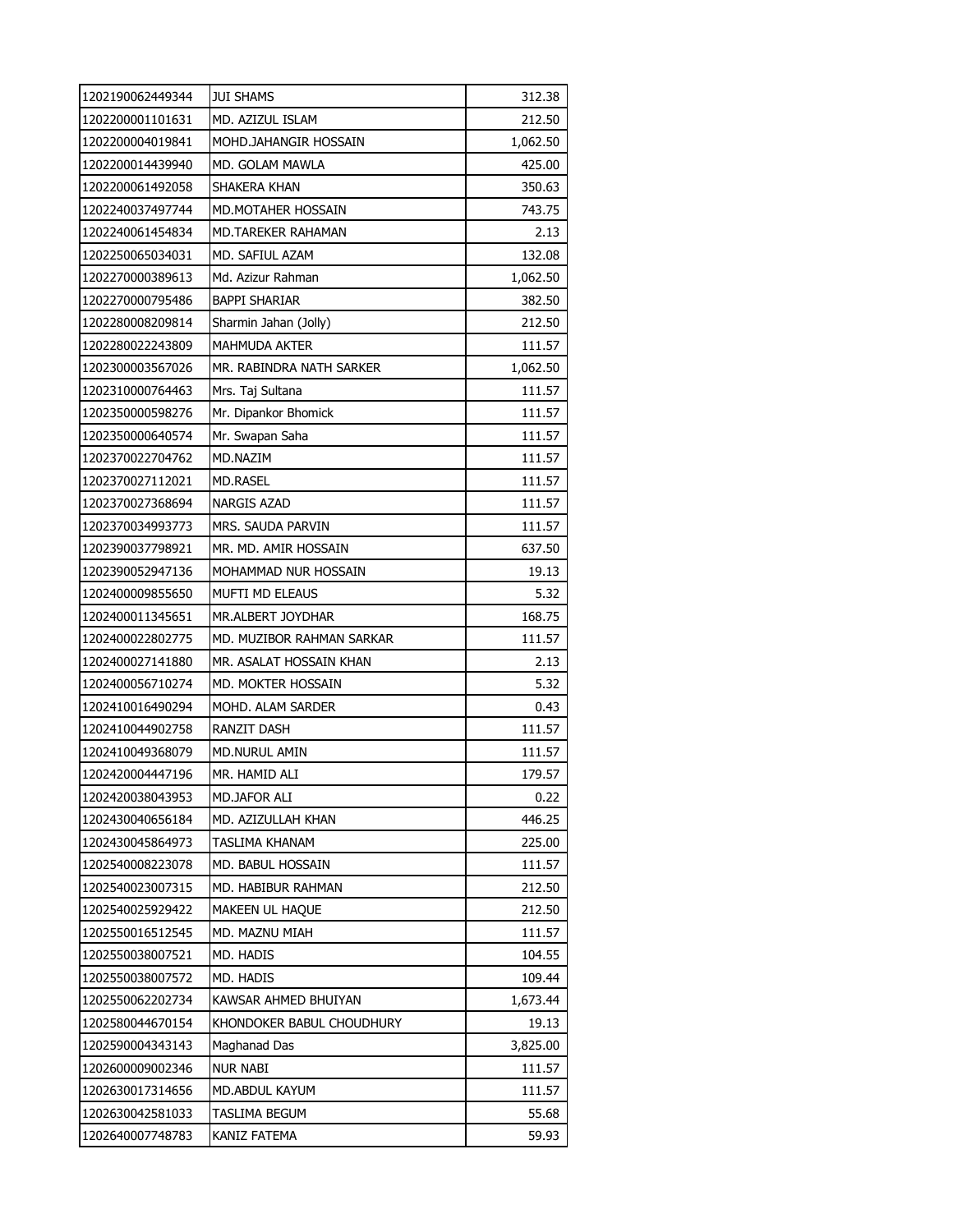| 1202640012860942 | MD. ALAMGIR HOSSAIN           | 111.57    |
|------------------|-------------------------------|-----------|
| 1202680063353524 | MD. ALAUDDIN SABIZ            | 2.13      |
| 1202750005189864 | MD ANWAR HOSSAIN              | 111.57    |
| 1202760007630272 | RABIUL ISLAM                  | 1,361.07  |
| 1202800040096421 | MD. RAZAUL KARIM JAHANGIR     | 931.82    |
| 1202800060717605 | MD SHAHADAT HOSSAIN           | 2,762.50  |
| 1202800068021133 | KALPANA                       | 669.38    |
| 1202830018589568 | MD. MOTIUR RAHMAN             | 446.25    |
| 1202830020693541 | UTTAM KUMAR DEBNATH           | 1,561.88  |
| 1202830041469031 | MD. ABUL KALAM AZAD           | 265.63    |
| 1202830058266637 | MAZBOH UDDIN                  | 0.43      |
| 1202840009769925 | RABEYA KHATUN                 | 5.32      |
| 1202840011538390 | MD. TOYEB HOSSAIN             | 111.57    |
| 1202840019428485 | ISMAT ARA AKTHER              | 111.57    |
| 1202840021453900 | BIVA RANI DEY                 | 111.57    |
| 1202840056687538 | FOZILOTER NESA                | 111.57    |
| 1202930055085396 | MD SUMON                      | 111.57    |
| 1202930067515114 | ABDUL GONI                    | 18.07     |
| 1202950009626656 | MD. ABUL KALAM                | 637.50    |
| 1202950037528941 | <b>ABDUL KHALEQUE</b>         | 111.57    |
| 1202950040200269 | MD. AZHARUL ISLAM FAKIR HELAL | 111.57    |
| 1202950054809128 | SHEKH MOHAMMAD MOKTER HOSSAIN | 44.63     |
| 1202980005021729 | MD. SHAH ALAM                 | 611.78    |
| 1202980035544827 | MD SAIFULLAH                  | 106.25    |
| 1203000028704185 | SHAMIMA NIGER                 | 2,295.00  |
| 1203000028927298 | MD ABDUR RAZZAK               | 447.32    |
| 1203000055868691 | PANKAJ MISTRY                 | 111.57    |
| 1203010008187852 | MD. SALIM                     | 30,175.00 |
| 1203010013018573 | AFSANA MORSHED                | 111.57    |
| 1203010017905151 | <b>BIDHAN CHANDRA SHILL</b>   | 111.57    |
| 1203020034695134 | MD.ALTAF HOSSAIN              | 111.57    |
| 1203020045044755 | MOHAMMAD KHALILUR RAHMAN      | 111.57    |
| 1203020047570959 | MAJIBUR RAHMAN                | 49.09     |
| 1203020059362479 | MD. ISMAIL HOSSAIN            | 111.57    |
| 1203040050535589 | MOHAMMAD MASUD RANA           | 148.75    |
| 1203060038168242 | KAMRUN NAHER                  | 111.57    |
| 1203110000013293 | MD.SHAWKAT ALI CHOWDHURY      | 900.00    |
| 1203110028424162 | MOHAMMAD MUNSUR BHOIYAN       | 33,750.00 |
| 1203110040209053 | MRS.TANIA RAHMAN              | 1,115.63  |
| 1203110041028181 | SWAPON KARMAKAR               | 4.47      |
| 1203110046524065 | MD.HABIB ULLAH                | 63.75     |
| 1203110069604674 | AMZAD HOSSAIN CHOWDHURY       | 2,550.00  |
| 1203120016404685 | ISHAN JAHAN                   | 85.50     |
| 1203120016404693 | <b>ISHAN JAHAN</b>            | 78.75     |
| 1203140007835403 | MIRA RANI CHOWDHURY           | 2,188.75  |
| 1203140022345986 | FARUQUE HOSSAIN               | 111.57    |
| 1203140033976125 | MOHAMMAD JAHANGIR ALAM        | 2,996.25  |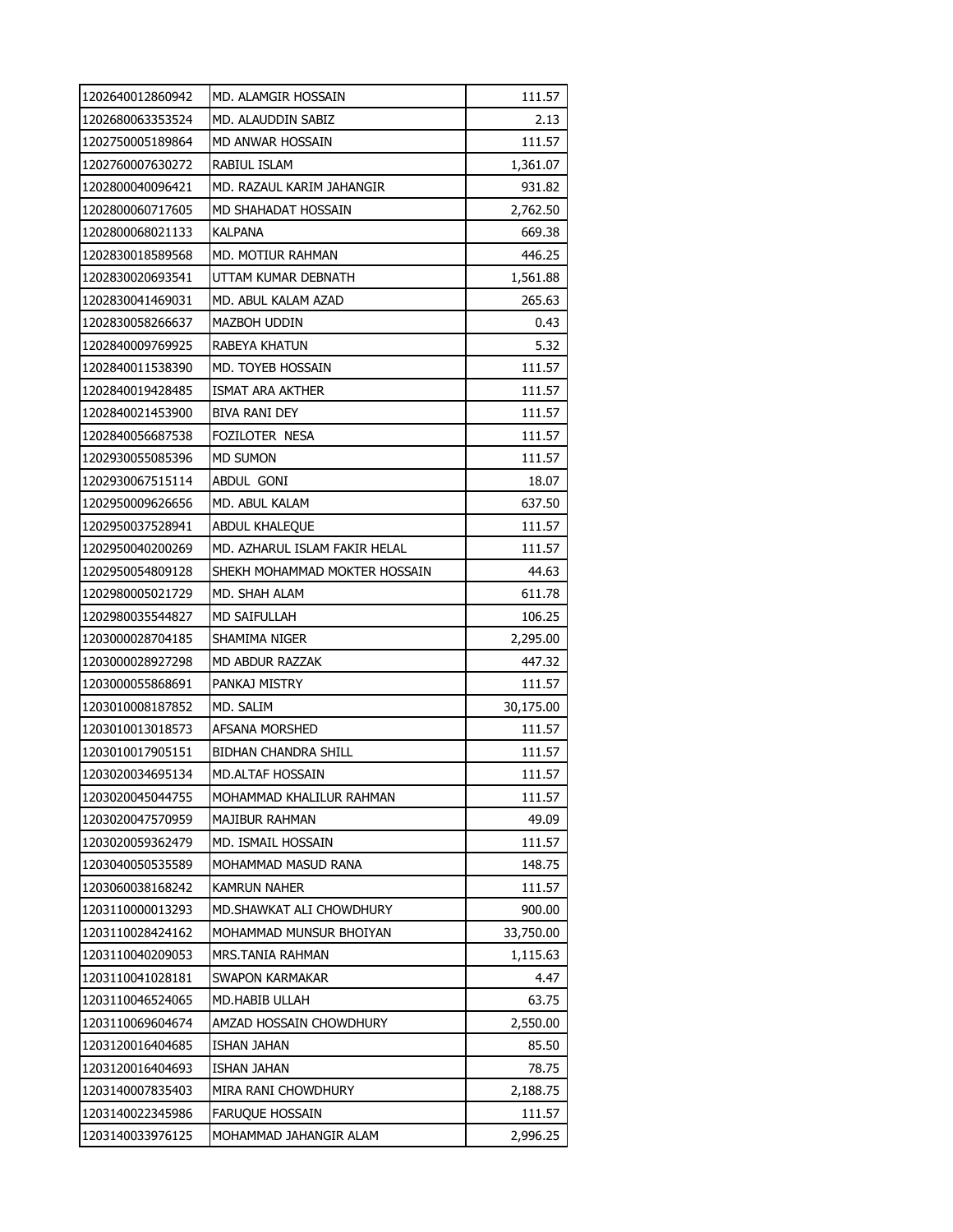| 1203140051945705 | POLY PARVIN                    | 111.57   |
|------------------|--------------------------------|----------|
| 1203150014545646 | MD. DELOUR HOSSAIN             | 111.57   |
| 1203150019342917 | <b>MD SAFIULLAH</b>            | 111.57   |
| 1203150022078857 | MD ANOWAR HOSSAIN              | 111.57   |
| 1203150038473149 | A.B.M.SAIDUL HAQUE             | 111.57   |
| 1203150057179442 | MST NUSRAT JAHAN SHIMU         | 111.57   |
| 1203210016397118 | MD. JAHIRUL ISLAM              | 167.24   |
| 1203210034929621 | SELINA AKTER                   | 77.99    |
| 1203210045226516 | MD.ANAYET ULLAH                | 89.25    |
| 1203210051429023 | ANWAR HOSSAIN KHAN             | 111.57   |
| 1203220021041107 | Md. Shahidul Islam Shahid      | 212.50   |
| 1203260033610926 | LUXMI RANI ROY                 | 0.43     |
| 1203260049510030 | MD. REZAUL KARIM               | 223.13   |
| 1203280016396354 | MD. ZAHED IBRAHIM              | 6,037.13 |
| 1203300063959649 | MD.ATAUL HAQUE KHAN CHOWDHURY  | 5.32     |
| 1203330005848296 | PRAVAKAR BARUA                 | 148.75   |
| 1203330011033215 | FARID AHMED                    | 111.57   |
| 1203330017465883 | MD. ABDUR RAHMAN               | 111.57   |
| 1203330022090630 | MOHAMMED BABARUL ISLAM         | 0.43     |
| 1203330025982135 | TITU KUMAR DAS                 | 111.57   |
| 1203330035092398 | SHAFIUL ALAM                   | 111.57   |
| 1203330042016235 | MOHAMMED ABDUL AZIZ            | 0.22     |
| 1203330049191189 | GULNAHAR BEGUM                 | 111.57   |
| 1203330058063470 | JOYNAL ABEDIN                  | 111.57   |
| 1203330061739081 | MOHAMMAD SHAHJAHAN             | 111.57   |
| 1203330066492726 | MD. JAHEDUL                    | 111.57   |
| 1203390049200182 | HABIBUR RAHMAN                 | 59.50    |
| 1203430010184590 | MD SAIDUL ISLAM                | 148.75   |
| 1203440009991911 | MRS. NUSRAT YEASMIN            | 111.57   |
| 1203460012487853 | MD. ABU SAYED CHOWDHURY        | 111.57   |
| 1203470028917761 | SENOARA BEGUM                  | 111.57   |
| 1203490041681821 | MD AL AMIN                     | 13.39    |
| 1203490062709298 | <b>MD.MOKHLESUR RAHMAN</b>     | 337.50   |
| 1203500008741668 | DEENA AHAMED                   | 106.25   |
| 1203500060709393 | BACHU MIA                      | 111.57   |
| 1203510034496760 | S.M MAHMUDUR RAHMAN            | 255.00   |
| 1203510040756327 | MADHAB CHANDRA SAHA            | 212.50   |
| 1203520067909441 | BIN DAUD HARDWARE COMPONENT MA | 474.20   |
| 1203550014884004 | MD RUMAN KHAN                  | 807.50   |
| 1203550032082427 | ALI AHMED SHAHZAHAN            | 222.07   |
| 1203550043933993 | zakir hossain                  | 0.22     |
| 1203550057162740 | SYED AKHLAK HOSSAIN            | 111.57   |
| 1203550063829065 | PARVIN AKTAR                   | 111.57   |
| 1203550064390531 | MST FERSIA JAHAN NARGIS        | 44.63    |
| 1203560033638480 | Mohammad Kutub Uddin.          | 5,962.75 |
| 1203570024944232 | JASMIN AKTER                   | 109.02   |
| 1203570034217727 | NUR MUHAMMAD                   | 637.50   |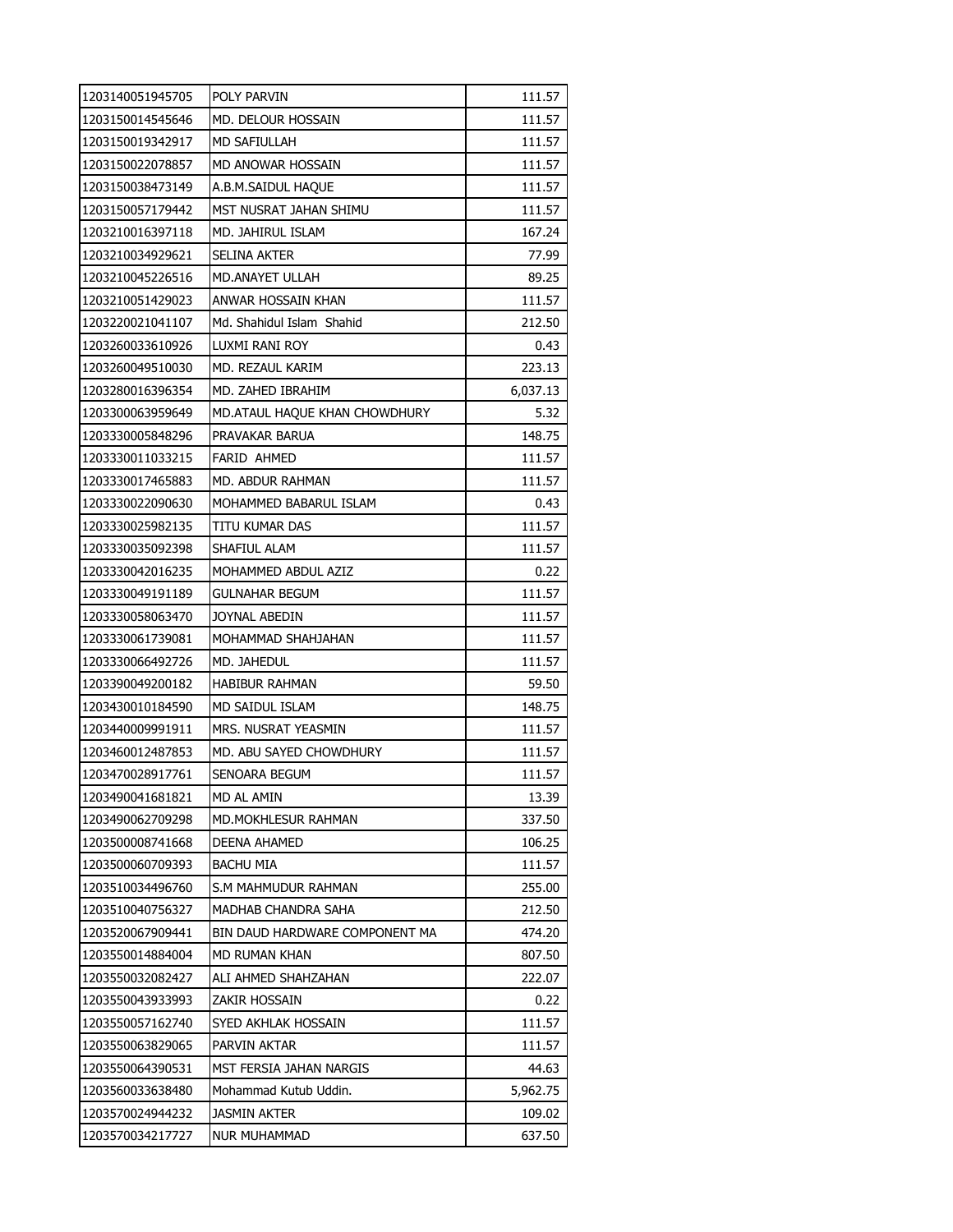| 1203570066513065 | IMRAN HOUQ (TIPU)              | 111.57    |
|------------------|--------------------------------|-----------|
| 1203590015490846 | ISHAQ ISLAM CHOWDHURY          | 111.57    |
| 1203600013115268 | <b>HAFEZ ATAULLAH</b>          | 212.50    |
| 1203600018288562 | SHORABUL AHSAN                 | 552.50    |
| 1203600026584305 | AMENA JAHAN                    | 44.63     |
| 1203600026584321 | AMENA JAHAN                    | 44.63     |
| 1203610016423031 | MOSAMMET SHAHNAZ SULTANA       | 425.00    |
| 1203610058188787 | <b>MD YOUSUF</b>               | 4,500.00  |
| 1203620020728879 | JANAKANTHA LTD                 | 18,400.00 |
| 1203630013429106 | ARIF HOSSAIN                   | 329.38    |
| 1203630016050223 | <b>ASONTA ROZARIO</b>          | 414.38    |
| 1203630019435106 | MOHAMMAD SAYED                 | 558.67    |
| 1203630021081299 | MD. NASIRUL HAQUE SAJIB        | 111.57    |
| 1203630021513921 | <b>HOSNE ARA BANU</b>          | 42.50     |
| 1203630035750991 | MRS. FARIDA EASMIN             | 148.75    |
| 1203630052942888 | SAIFUL ISLAM                   | 106.25    |
| 1203630056606262 | MD. HELAL                      | 63.75     |
| 1203650043822096 | SYED SHAIKH SAJJAD             | 1,700.00  |
| 1203680045300625 | MOIN UDDIN CHOWDHURY           | 3,825.00  |
| 1203680046159263 | MOHAMMAD SHAHAJHAN             | 0.22      |
| 1203760020625269 | <b>MD.SHOHRAB HOSSAIN</b>      | 1,158.75  |
| 1203760020625277 | MD.SHOHRAB HOSSAIN             | 111.57    |
| 1203760042502500 | ZAHIR RAIHAN                   | 111.57    |
| 1203780039426429 | Mohd. Nuruddin Jahangir        | 212.29    |
| 1203800016452682 | Md.Jakir Hossan                | 111.57    |
| 1203830034952391 | <b>KAKOLI AKTER</b>            | 111.57    |
| 1203830066816284 | RAHAMOT ALI                    | 72.47     |
| 1203940024130875 | MD SHAHID MIAH TALUKDER        | 111.57    |
| 1203940028553198 | MD KHALILUR RAHMAN             | 5.10      |
| 1203970017439855 | KHAN RAFIQUL HAQUE             | 425.00    |
| 1203970024581268 | MD. SHAHEEN                    | 130.69    |
| 1203970027770234 | MD. NURUL HAQUE MAZNU          | 1.70      |
| 1203970031765786 | JAHID HASSAN KHAN              | 111.57    |
| 1203970031772720 | A.K.M SAIFUL AREFIN            | 111.57    |
| 1203970039753487 | <b>B.M OBIDULLAH</b>           | 334.69    |
| 1203970067113758 | <b>SREE BUTOL KAMKAR</b>       | 111.57    |
| 1203970067157755 | PUTUL RANI KAMKOR              | 111.57    |
| 1204000048971157 | MD.MAHABUB                     | 111.57    |
| 1204020059363315 | RAJIA KHANAM                   | 111.57    |
| 1204040044730084 | KAKOLI RANI SARKAR             | 111.57    |
| 1204040052988030 | ANOWAR HOSSAIN MAKBUL          | 111.57    |
| 1204040061139344 | ASIF AL- MAHMUD                | 111.57    |
| 1204040066905468 | <b>ROZI AKTER</b>              | 103.70    |
| 1204050056200327 | MR. BASIR UDDIN SHAK           | 111.57    |
| 1204050067139112 | CREST SECURITIES LTD. EMP.P.F. | 474.20    |
| 1204060028865318 | TEN STARS (PVT) LTD            | 1,023.00  |
| 1204090039431391 | MOHAMMAD MINHAZ UDDIN          | 212.50    |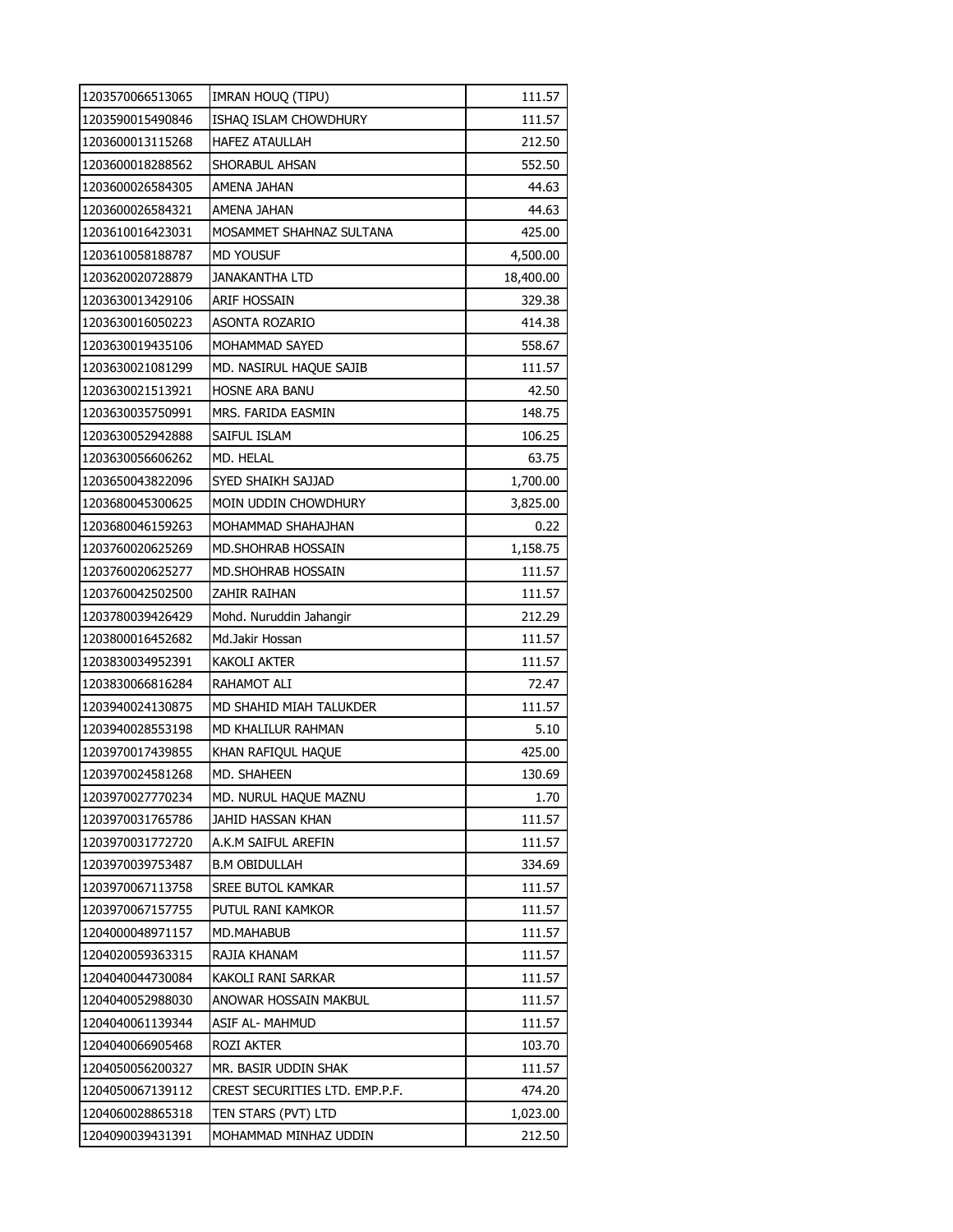| 1204100034307551 | TANVIR ALAM                   | 111.57    |
|------------------|-------------------------------|-----------|
| 1204120045034584 | MD. ABDUR RAFIQUE             | 111.57    |
| 1204140046124582 | NAJMUS SAQUEEB KHUKU          | 111.57    |
| 1204220051611631 | <b>SYFUL AHMED</b>            | 111.57    |
| 1204220053535089 | ISMAIL HASAN                  | 111.57    |
| 1204220069263248 | <b>FARZANA SHOAIB</b>         | 2,762.50  |
| 1204240048466740 | ANU POM GHSOSH                | 111.57    |
| 1204250049286386 | <b>UMME KULSUM</b>            | 111.57    |
| 1204250065457348 | MD.ABDUL QUDDUS               | 1,062.50  |
| 1204320032943899 | MD. SAKAWAT HOSSAIN           | 111.57    |
| 1204390064915661 | KDL EMPLOYEES GRATUITY FUND   | 995.60    |
| 1204390065948640 | <b>LLOL</b>                   | 995.60    |
| 1204410062035121 | AKBER ALI                     | 5.32      |
| 1204430041188047 | MD. ABU NASER                 | 111.57    |
| 1204490033402524 | MD. RAFIQUL ISLAM             | 543.38    |
| 1204520024717360 | KAZI MD. JAHANGIR ALAM        | 212.50    |
| 1204520056900520 | MD. MONIR HOSSAIN             | 53.34     |
| 1204520056900539 | MD. MONIR HOSSAIN             | 36.13     |
| 1204550026839495 | Mrs. Siren Akrer              | 111.57    |
| 1204570042855105 | MUHAMMAD HARUNUR RASHID MIAH  | 433.50    |
| 1204570043816741 | ZAYEDA BEGUM                  | 111.57    |
| 1204570050004153 | SAJAL MIAH                    | 111.57    |
| 1204570051168316 | <b>ENAYET KABIR</b>           | 34,853.62 |
| 1204570059198743 | MD, NAZMUL HUSSAIN            | 111.57    |
| 1204660034764597 | MD. RIAZUR RAHMAN             | 123.25    |
| 1204690040837510 | MD. ABUL HOSSAIN              | 440.94    |
| 1204690065567175 | MOHD SIRAZUL ISLAM            | 111.57    |
| 1204700003826596 | Mohammed Shariful Kabir       | 2,125.00  |
| 1204730045136429 | MD. Abdus Sattar Khan         | 8,789.63  |
| 1204760018277841 | MD. ZIAUL SADAK               | 111.57    |
| 1204780048759333 | MAJOR MD KAHINOOR ALAM NOOR   | 34.00     |
| 1204780064953437 | MD. SHAJJAD ALI KHAN          | 55,781.25 |
| 1204820034647830 | Habibur Rahman                | 1.07      |
| 1204820036533637 | Mst. Daliya Akter             | 223.13    |
| 1204820059440452 | Kohinoor Begum                | 74.38     |
| 1204820059440535 | Mehedi Rahman Mijan           | 63.75     |
| 1204870062394882 | AMENA NARGIS                  | 111.57    |
| 1204890022984677 | FATIMA KANIS JAHAN            | 1,211.25  |
| 1204890060117431 | MOHAMMED AKTER HOSSAIN        | 111.57    |
| 1204890060180091 | MOHAMED ZILLUR RAHAMAN        | 111.57    |
| 1204890060375755 | MOHAMED SALIM ULLAH           | 111.57    |
| 1204890060391588 | MOHAMED FIROZ ALAM CHYOWDHURY | 111.57    |
| 1204890064303364 | HOSNE ARA BEGUM               | 111.57    |
| 1204890064310541 | JAHANARA BEGUM                | 111.57    |
| 1204890065045130 | RABA AKTER                    | 111.57    |
| 1204890065059334 | MD KAWSAR HAMID               | 111.57    |
| 1204890065107134 | MD ABU KAUSAR                 | 111.57    |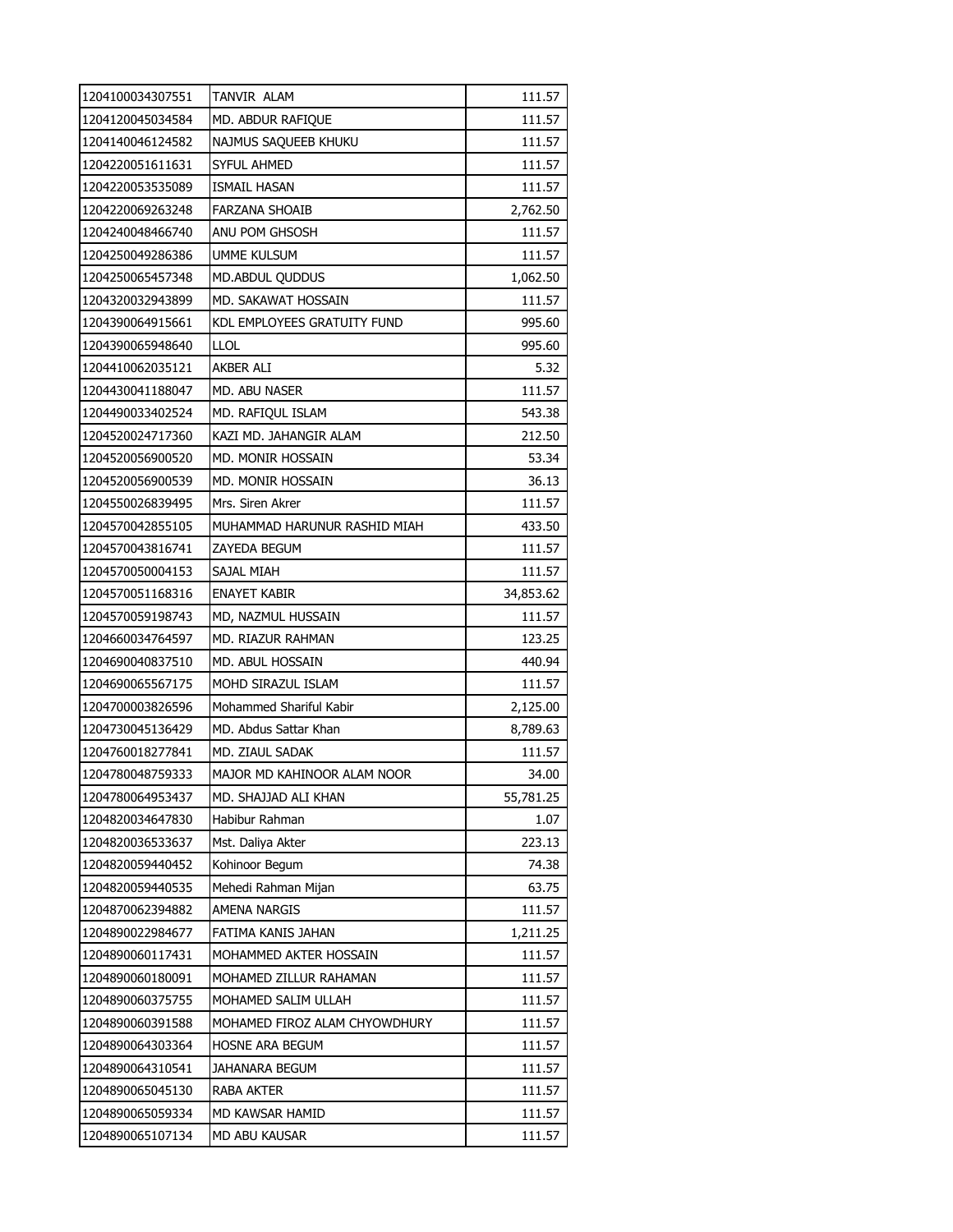| 1204890065887055 | HALIMA KHATUN                  | 5.32     |
|------------------|--------------------------------|----------|
| 1204890066538450 | <b>MALA BEGUM</b>              | 111.57   |
| 1204970050377935 | <b>MST SHELI AKTER</b>         | 111.57   |
| 1204970058849167 | <b>EMRAN HOSSAIN</b>           | 111.57   |
| 1204970059005253 | <b>MD SAMSUL</b>               | 111.57   |
| 1204970063881228 | MST HASNA KHATUN               | 111.57   |
| 1204970063881327 | MST SONEKA KHATUN              | 111.57   |
| 1204970065202440 | SHARMIN AKTER                  | 5.32     |
| 1204970065204316 | MD KORSHED ALAM                | 5.32     |
| 1204970066171967 | <b>BABY AKTER</b>              | 111.57   |
| 1204980063339966 | PRANDHIR DAS                   | 111.57   |
| 1205000068173282 | MD.EMAM HOSSAIN                | 967.50   |
| 1205000069160491 | ABDUL MABUD MASUM              | 6,375.00 |
| 1205010000401141 | Nazma Zaman                    | 1,062.50 |
| 1205020059862394 | NOOR MOHAMMED                  | 111.57   |
| 1205020062321556 | RAK CERAMICS (BD) LTD. EMP. PF | 474.20   |
| 1205020065388755 | MD. MOFIJUL ISLAM              | 111.57   |
| 1205200010095556 | MD. AZIZUL HOQUE RASHED        | 4,500.00 |
| 1205200015266108 | MOHAMMAD ARIFUL HOQUE          | 312.38   |
| 1205200017121719 | Md. Monsurul Hoq. Patwary      | 223.13   |
| 1205210048135213 | Abus Salam                     | 1,054.43 |
| 1205210048140309 | Rahana Begum                   | 1,700.00 |
| 1205210048171091 | Sumaya Akther                  | 775.63   |
| 1205680062476920 | MD.EMRAN HOSSAIN               | 45.00    |
| 1205690055056273 | MD. ZILLUR RAHMAN              | 111.57   |
| 1205690055113919 | MD. BELAL HAQUE                | 111.57   |
| 1205690055246645 | <b>BULBUL MIA</b>              | 111.57   |
| 1205690055636966 | <b>CHINMOY DAS</b>             | 111.57   |
| 1205690055637208 | SUDEB KUMAR SARKAR             | 111.57   |
| 1205690055754991 | MD. ASHRAFUL ALAM              | 111.57   |
| 1205690055866724 | ROBIN KAZI                     | 111.57   |
| 1205690056332321 | AL- MAMUN                      | 111.57   |
| 1205690058788647 | MD. SHAHINUR RAHMAN            | 111.57   |
| 1205690059624303 | MD. HABIBUR RAHMAN             | 111.57   |
| 1205690068268222 | NAZIM UDDIN                    | 42.50    |
| 1205890015612241 | MD MOMEN UDDIN                 | 3,718.75 |
| 1205890066205786 | <b>ABDUL MANNAN</b>            | 5.32     |
| 1205950062535294 | NRBC BANK LTD. EMPLOYEES' PF   | 474.20   |
| 1301860056222968 | SABINA YESMIN                  | 138.34   |
| 1601880023015471 | KHORSHEDA BEGUM                | 87.13    |
| 1601880023301361 | CAPTAIN (RETD) M.A. KHALEQ     | 1,126.25 |
| 1601880025386950 | MOHD. YOUNUS ALI               | 111.57   |
| 1601880025566712 | MD. SHAHIN                     | 31.88    |
| 1601880040854546 | CHINA AKTER                    | 1,700.00 |
| 1601880041746008 | MD. TURAB ALI                  | 743.75   |
| 1604650049750301 | MD. JASHAM UDDIN               | 89.25    |
| 1604650063243376 | Md. Jakir Hussain              | 44.63    |